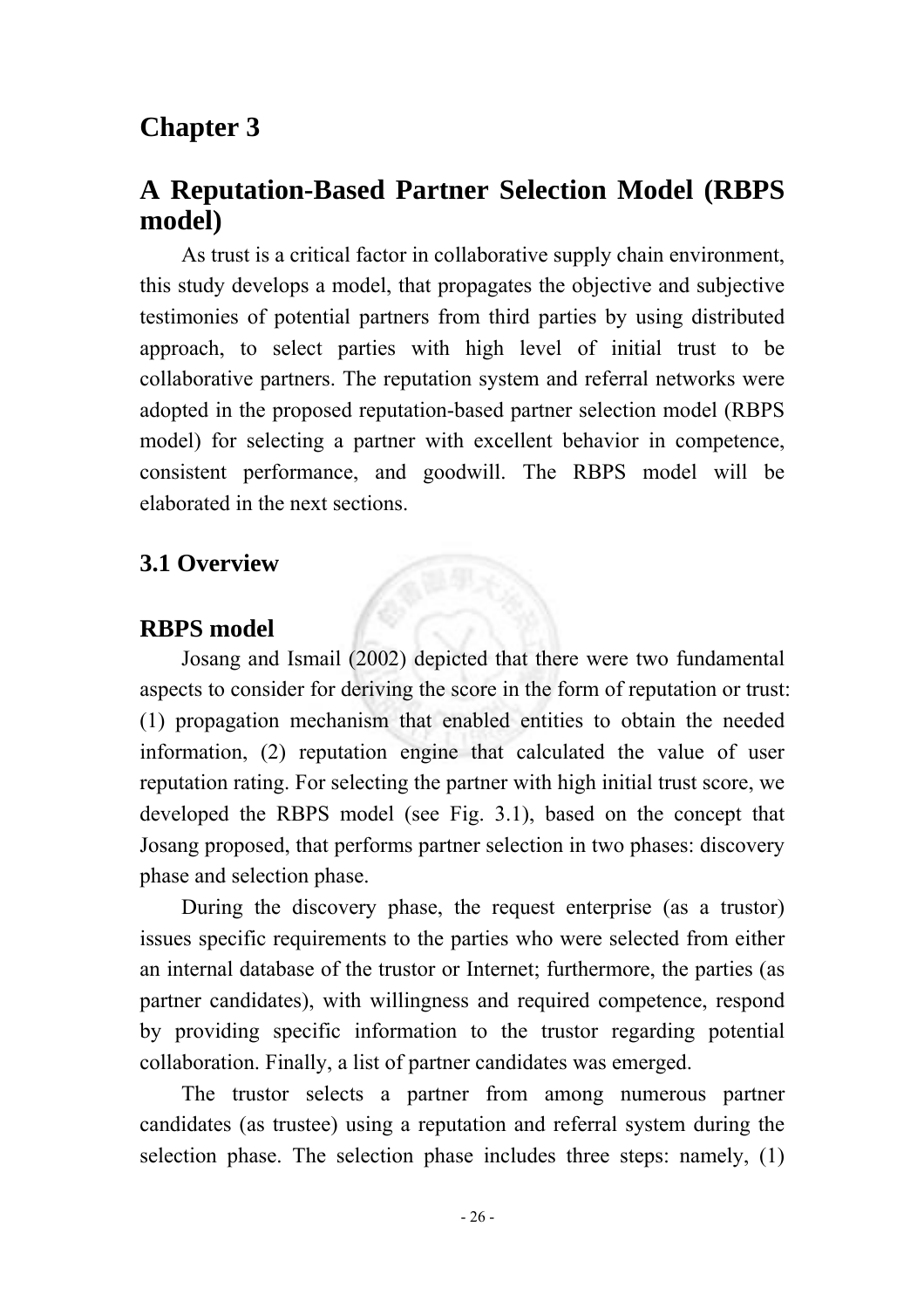testimony definition step, (2) testimony propagation step and (3) testimony aggregation step. First, during the testimony definition step, the required information elements (i.e. ratings, past history and performance etc.) are defined. The testimonies are obtained from raters with previous experience of interacting with the trustees, and contain not only the subjective perceptions from raters, but also the objective data. Second, during the testimony propagation step, the trustor requests testimonies of trustees from trusted neighbors. If the neighbor is a rater, he returns the testimonies to the trustor. Meanwhile, neighbor with no previous contact with the trustee may return the referral to the trustor and recommend others who may be able to provide the testimonies. Subsequently, for distinguishing the power of testimonies that raters provided, the trustor constructs a referral networks containing all related members and calculated the weight of them.



Fig. 3.1 The reputation-based partner selection model (RBPS model)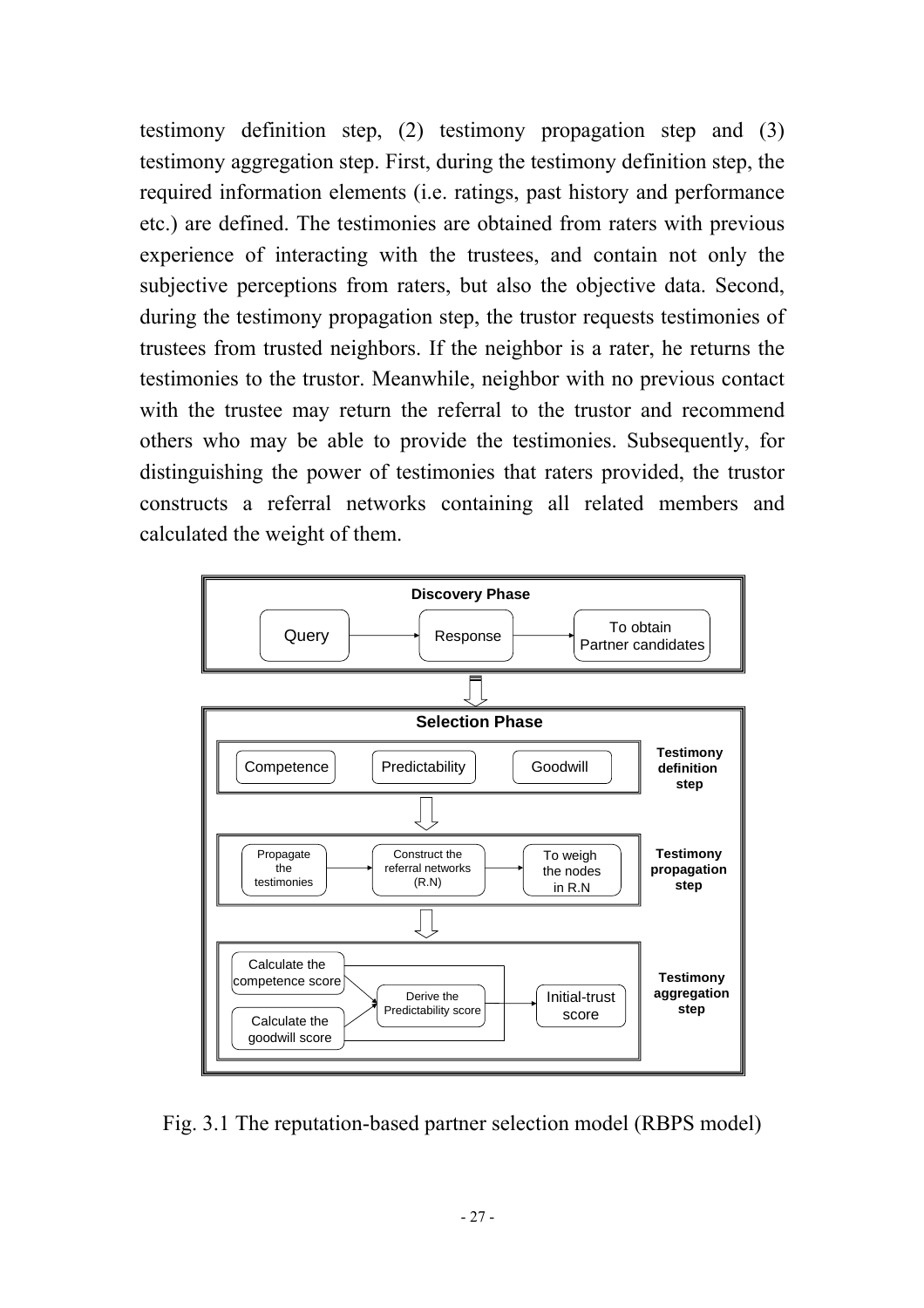Finally, during the testimony aggregation step, the trustor calculates the initial trust scores by using the gathered testimonies and weighted raters. The trustor calculated the competence initial trust score via objective testimonies; meanwhile, he computed the goodwill initial trust score by using subjective testimonies. Subsequently, the trustor derived the variation of history performance from the objective and subjective testimonies, and then obtained the predictability initial trust score. Finally, the trustor aggregated the scores of three trust types into the initial-trust score of each trustee.

## **Partner Selection Lifecycle**

Figure 3.2 demonstrates the lifecycle of partner selection in RBPS model. Firstly, during the discovery phase, the trustor enterprise obtains a list of partner candidates with willingness to collaborate and self-claimed capability. Secondly, during the selection phase, the trustor enterprise derives the testimonies for evaluating the trustees from raters by asking the friends and friends' friends; subsequently, the raters are weighed to measure the level of trustworthiness of testimonies.



Fig. 3.2 Partner selection lifecycle

Thirdly, the aggregated testimonies are transformed into initial trust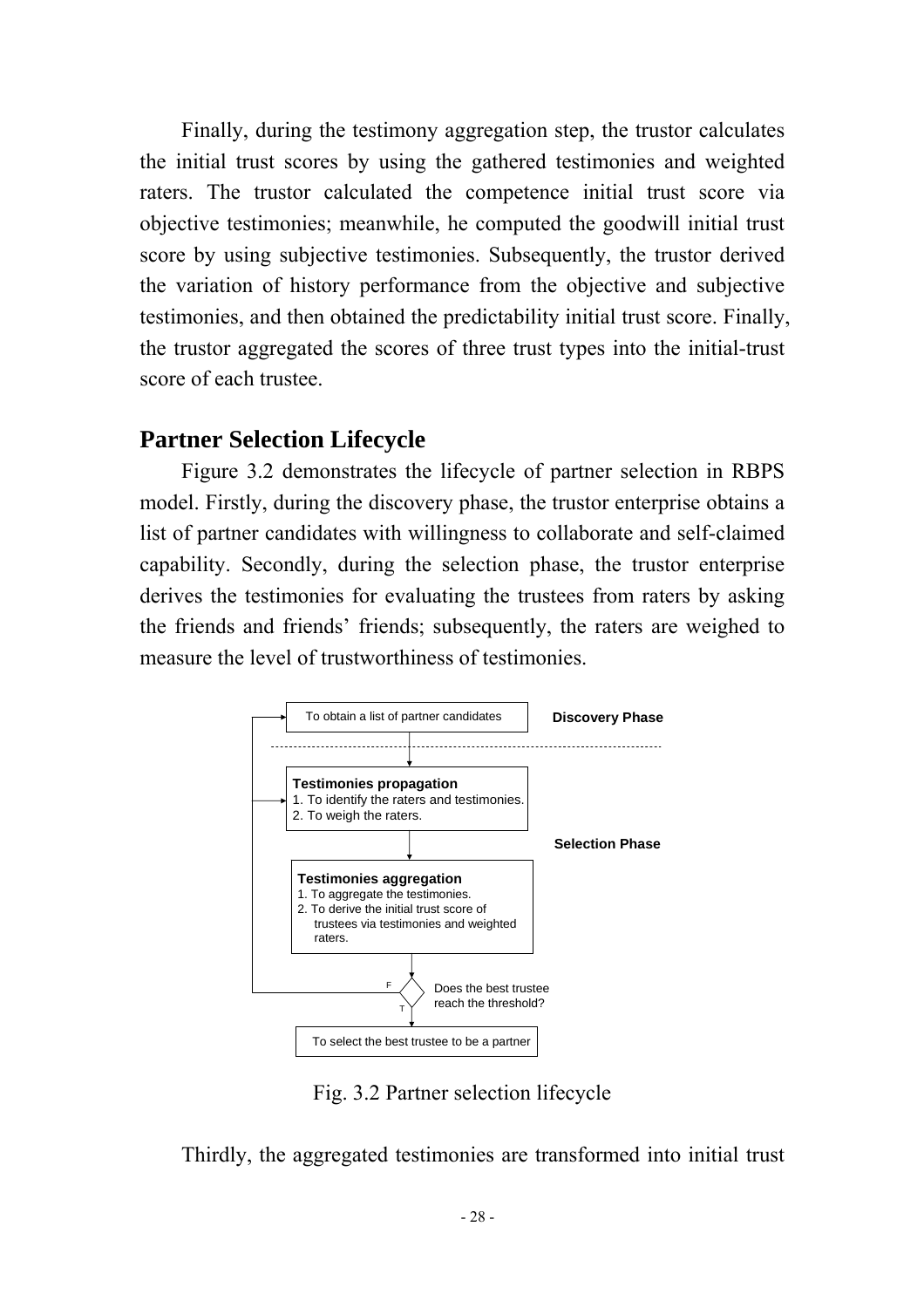score to identify the most reputable trustee, and then the trustee with highest trust score will to be a partner. If the initial trust score of best trustee can not reach the threshold, the process of selection returns to the discovery phase for identifying another suitable candidates or to the testimonies propagation step for searching another raters and testimonies. The details of partner selection of RBPS are described in the later sections.

## **3.2 Assumption**

The assumptions of the RBPS model are listed as following:

- Hartono and Holsapple (2004) proposed five phases to construct collaboration. This study assumed that one party has recognized new business opportunities in the first phase, and the RBPS model focuses on searching for suitable partners to take advantage of the opportunities in the second phase.
- The relationships among the participants in the RBPS model are projected-based and temporary to explore short-term opportunities.
- The partner selection in the RBPS model focuses on the source of testimonies and the weights of raters, not focuses on the weights of criteria; that is, the weights of three trust types (such as competence, goodwill and predictability) and objective and subjective criteria have to be computed via other methods like AHP.
- The partner selection in RBPS not focuses on a specific industry, and it can be widely adopted in the collaborative fields such as manufacturing, software development and product design etc.
- The RBPS model defines three trust types and related criteria to evaluate the partner candidates, but not defines the operational definition of criteria.
- The RBPS model focuses on the partner selection in B2B, not in B2C or C2C fields, for the participants have to share sensitive information and jointly developed the project.
- The RBPS model explores the trust of the initial relationships in new and temporary organizations, not in the long-term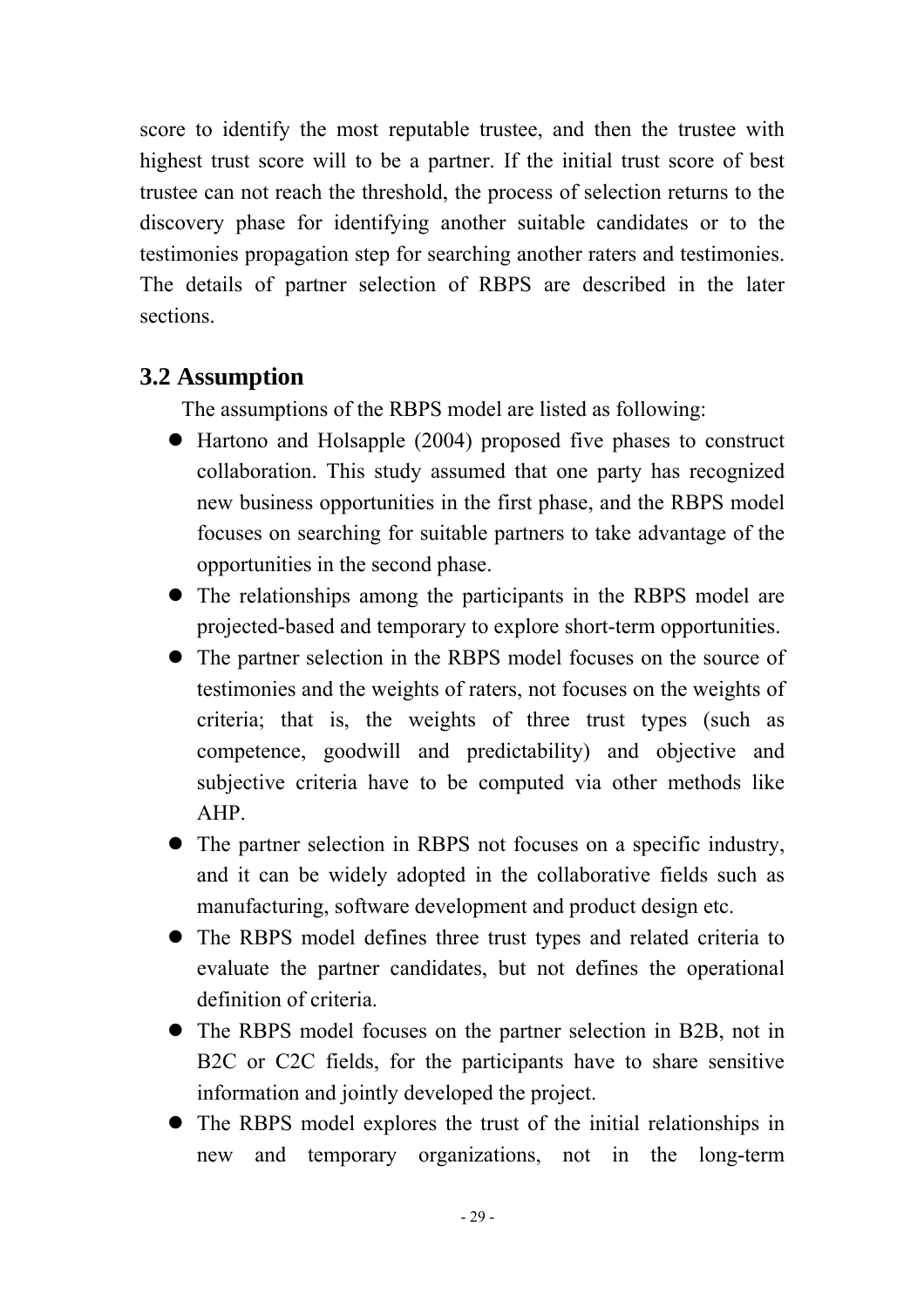relationships.

- The RBPS model adopts the distributed approach of reputation system that each participant records the opinion about each experience with other parties, and provides this information on request from relying parties.
- The measurements of ratings and reputation scores in the RBPS model utilize the objective measure that the rater adopts the objective assessment to trustee under formal criteria, and subjective measures that the rater rates the trustee based on subjective judgment.
- The subjective ratings of goodwill indicators, such as non-opportunistic behavior (OB), affective feeling (AF) etc., of trustee enterprise are rated by the committee of the rater enterprise, not by the individuals.
- $\bullet$  In this study, we assume that the quality of the testimonies provided from the raters is guaranteed, and these testimonies is rated objectively and not amended by unrelated people.
- $\bullet$  In this study, we assume that the raters provide the testimonies with willingness due to the social relationships in the referral networks. Additionally, the trustee also wills to returns the authorized message when the raters ask for the authorization.

# **3.3 Discovery Phase**

The discovery phase aims to identify partner candidates who are willing and capable collaborators. Figure 3.3 shows the process for obtaining the partner candidates, and we will introduce the process as following.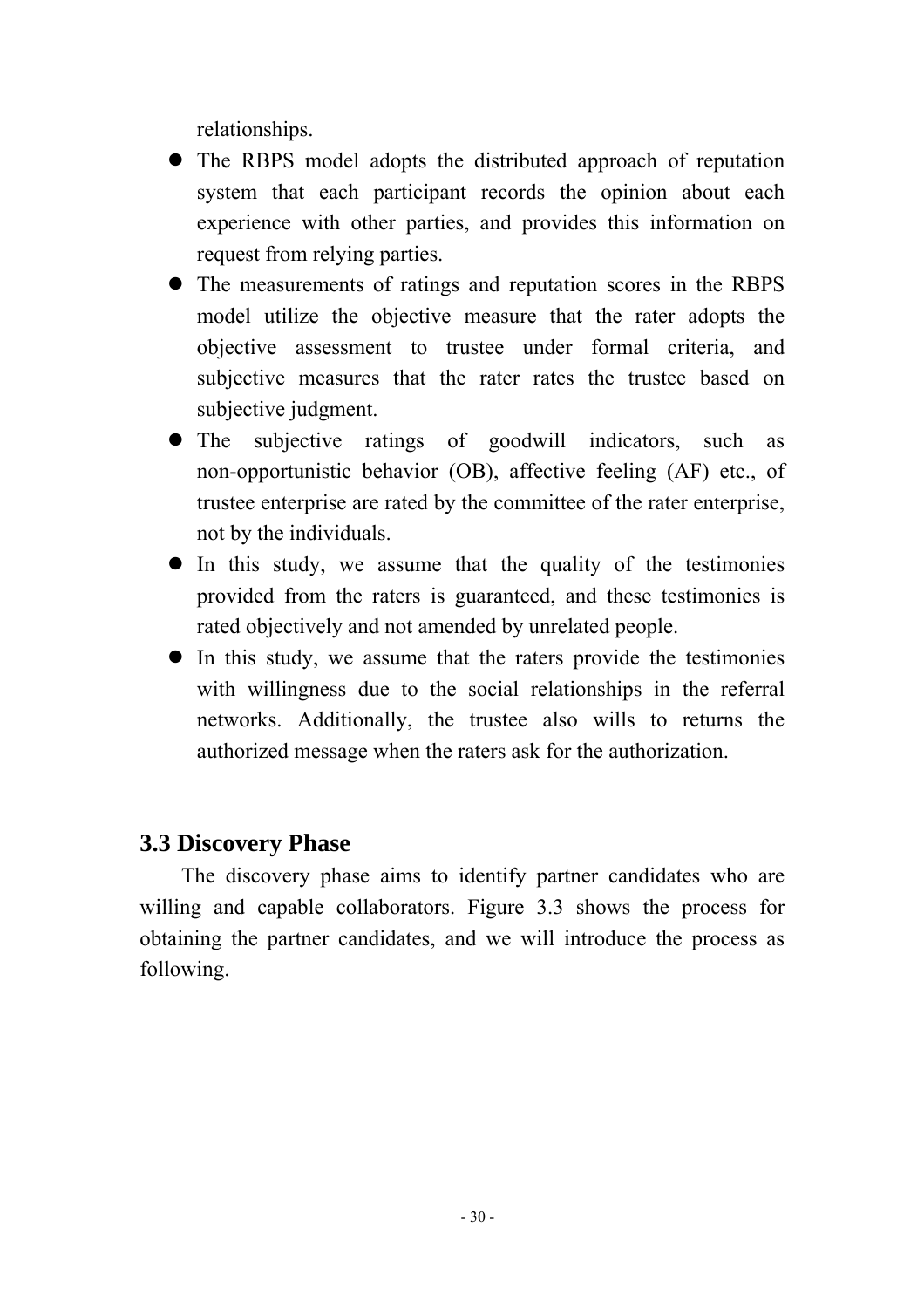

Fig. 3.3 The process of the discovery phase

## **Query**

The trustor begins searching for potential partners from the internal database, Internet search engine, or associated register center where enterprises register their information (e.g. such as, name, address, web site, core competence etc.). After obtaining a list of enterprises, the trustor then issues a request to the enterprises (e.g. such as, enterprises A and B) for collaboration.

#### **Response**

Willing enterprises with specific required capabilities then return messages as follows:

```
D Re = (industry _ ID, enterprise _ ID, AK)
```
'Industry\_ID' indicates the identification of a specific industry, such as construction, transportation, health etc., to which the partner candidates belong. The North American Industry Classification System (NAICS) defines codes for a variety of North American industries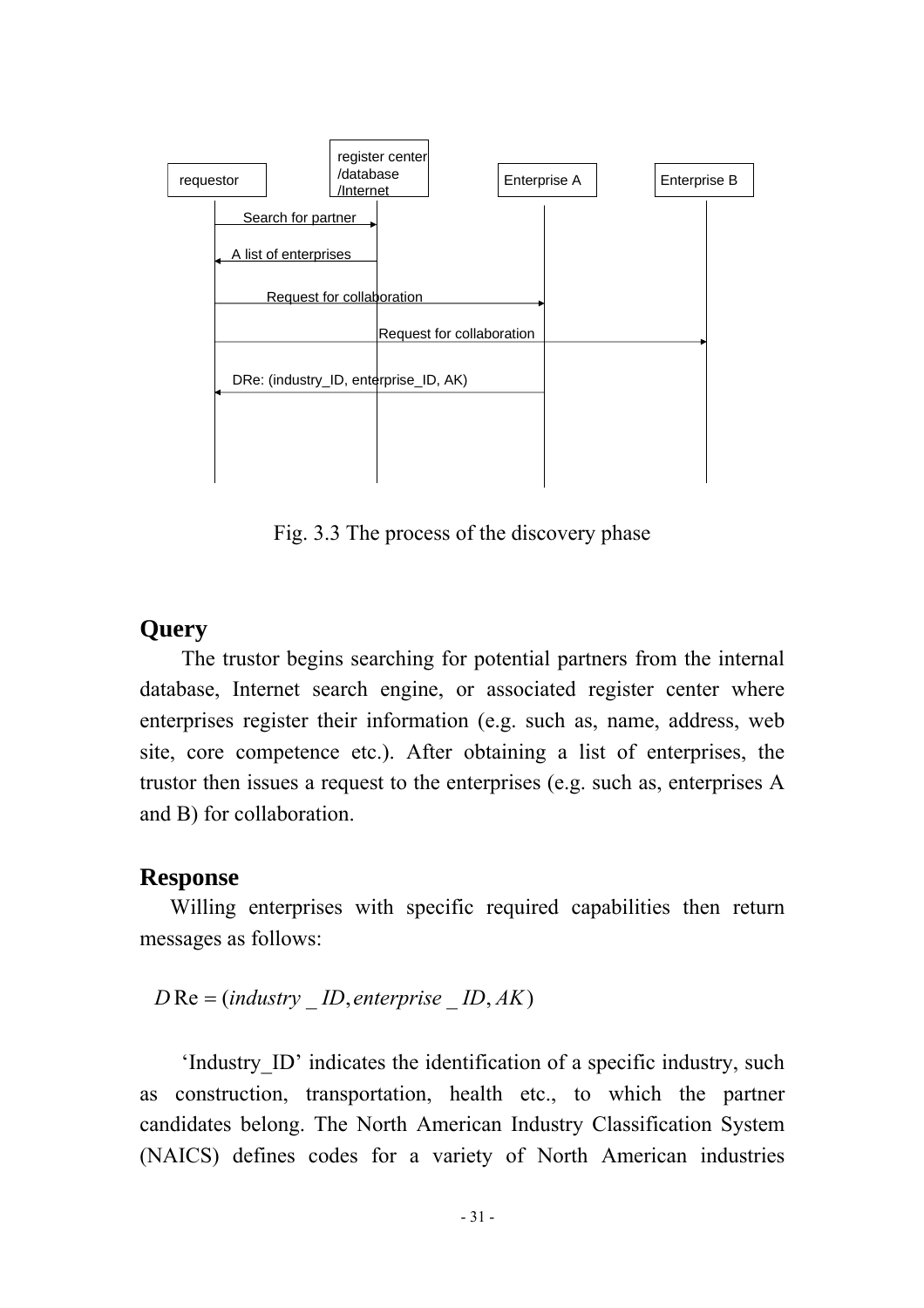(NAICS, 2002). For example, agriculture was coded as '11', while manufacturing was coded as '31-33'. This study uses message elements such as 'industry ID' and 'enterprise ID' to narrow down the searching scope and reduce searching cost during the selection phase.

The message element "AK" contains one of the duplicated symmetric keys generated by a specific algorithm from partner candidates. While one of the duplicated keys transmits to the trustor, the other one is temporarily stored by the partner candidates. The mechanisms to utilize the symmetric keys will be introduced in the next phase.

## **To obtain partner candidates**

After all willing enterprises response their messages, the trustor enterprise gathers a list of partner candidates and their related profiles. Next, the trustor has to select a collaborative partner among these partner candidates in the next selection phase.

# **3.4 Selection Phase**

The Figure 3.4 demonstrates that the selection phase contains three steps. First, during the testimony definition step, the measured indicators of three trust types, as competence, goodwill and predictability, to evaluate trustees were defined. Second, in the testimony propagation step, the trustor identifies the raters who can provide the testimonies about the trustees based on reputation system and referral networks. Finally, in the testimony aggregation step, the testimonies about trustees were obtained, and the ratings and transaction history were calculated into initial trust scores for each trustee.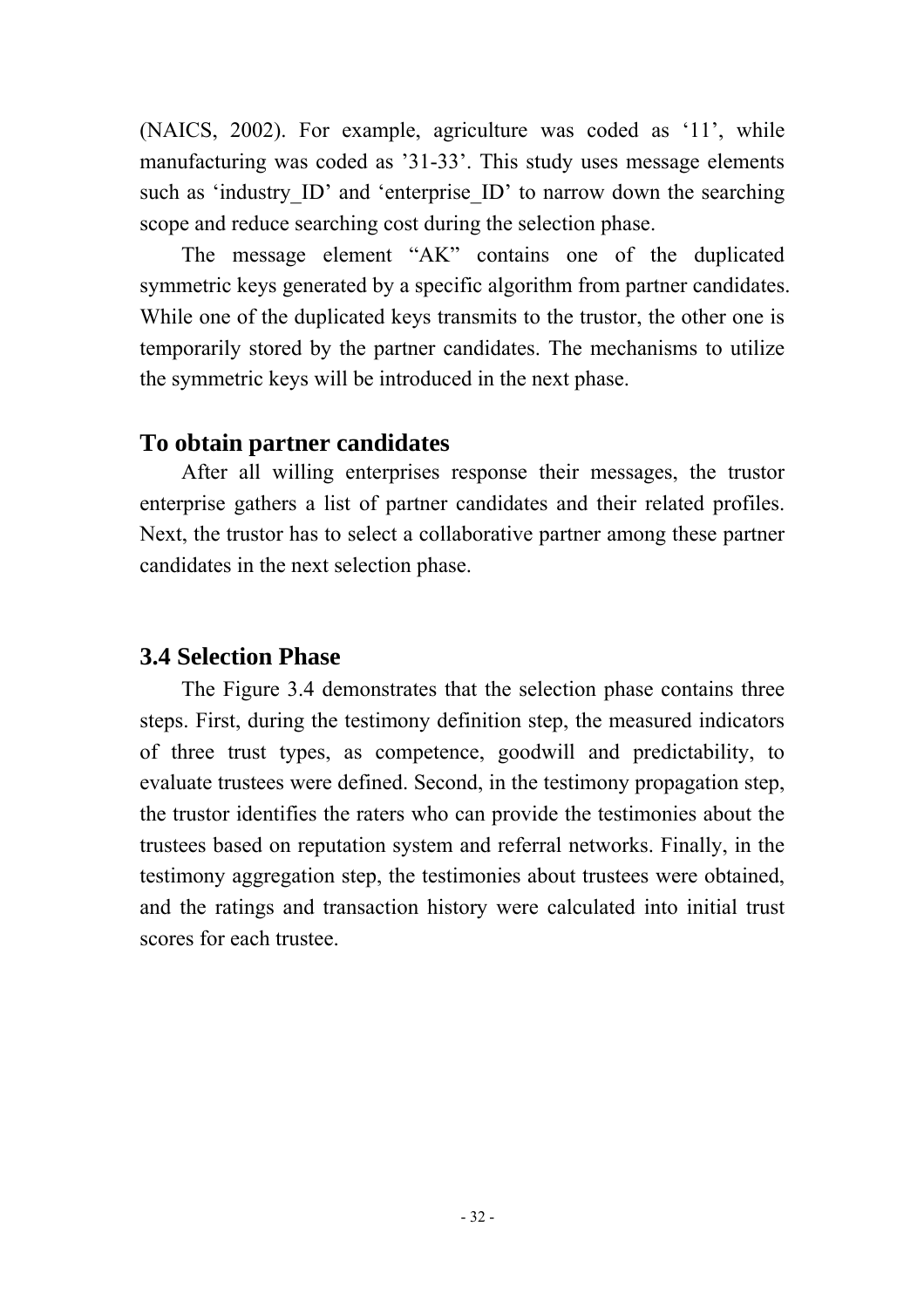

Fig. 3.4 Three steps to select trusted partner

## **3.4.1 Testimony Definition Step**

Josang (2007) depicted that the first fundamental question in the research agenda for trust and reputation system was 'what information elements are most suitable for deriving measures of trust and reputation in a given application'. However, the reputation system for partner selection in the collaborative supply chain is not similar with the reputation system in C2C or B2C environment that simply depends on the subjective perception of raters like binary rating such as trust / not trust , or discrete rating like 'very trust', 'trustworthy', 'untrustworthy', and 'very untrustworthy'. Actually, the reputation system not only based on the subjective ratings by the end user, but also with the objective view of performance history (Kalepu, Krishnaswamy and Loke, 2004).

The testimonies of reputation system about potential trusted partners in B2B environment have to consider the elements such as skill, technical knowledge, abilities, consistent behavior, care, concern, honesty, and benevolence etc. Hence, the definitions of trust types for evaluating trading partners proposed by Ratnasingam (2005) were adopt. It identifies three types of inter-organizational trust: competence, predictability, and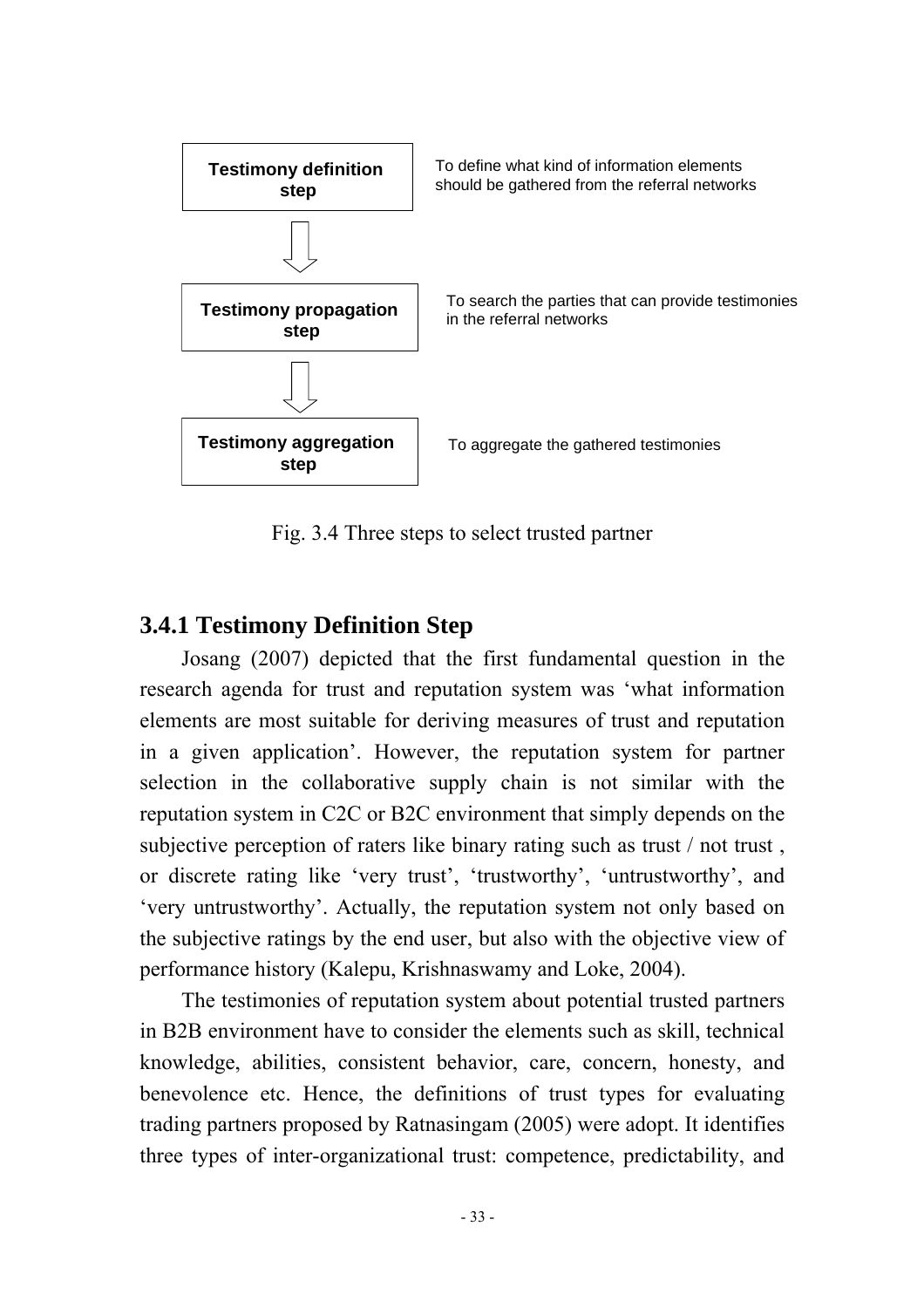goodwill trust (see Fig. 3.5). The measurement of three trust types will be introduced later.



Fig. 3.5 Three types of inter-organizational trust

## **3.4.1.1 Competence Trust**

The competence trust was derived from a capability process of the trading partner and determines the ability, skills, competence, and technical knowledge of the trading partner. The measurement in the RBPS model is based on the concept 'conformance', and it was adopted by Kalepu (2004) to calculate the difference between projected/agreed level and actual performance level for measuring the quality of service (QoS) in the Web Service arena.

The conformance of competence trust was measured under the objective and quantitative information provided by the raters had transacted with the trustees. The transaction histories, recorded in the internal database of ERP, CRM or KM system, include contracts that the raters signed with partners and actual performance that the partners fulfill the contract. Figure 3.6 shows the example of constructs and indicators to evaluate competence trust; accordingly, the indicators measured in the competence trust have to be quantitative and could be arranged in the contract.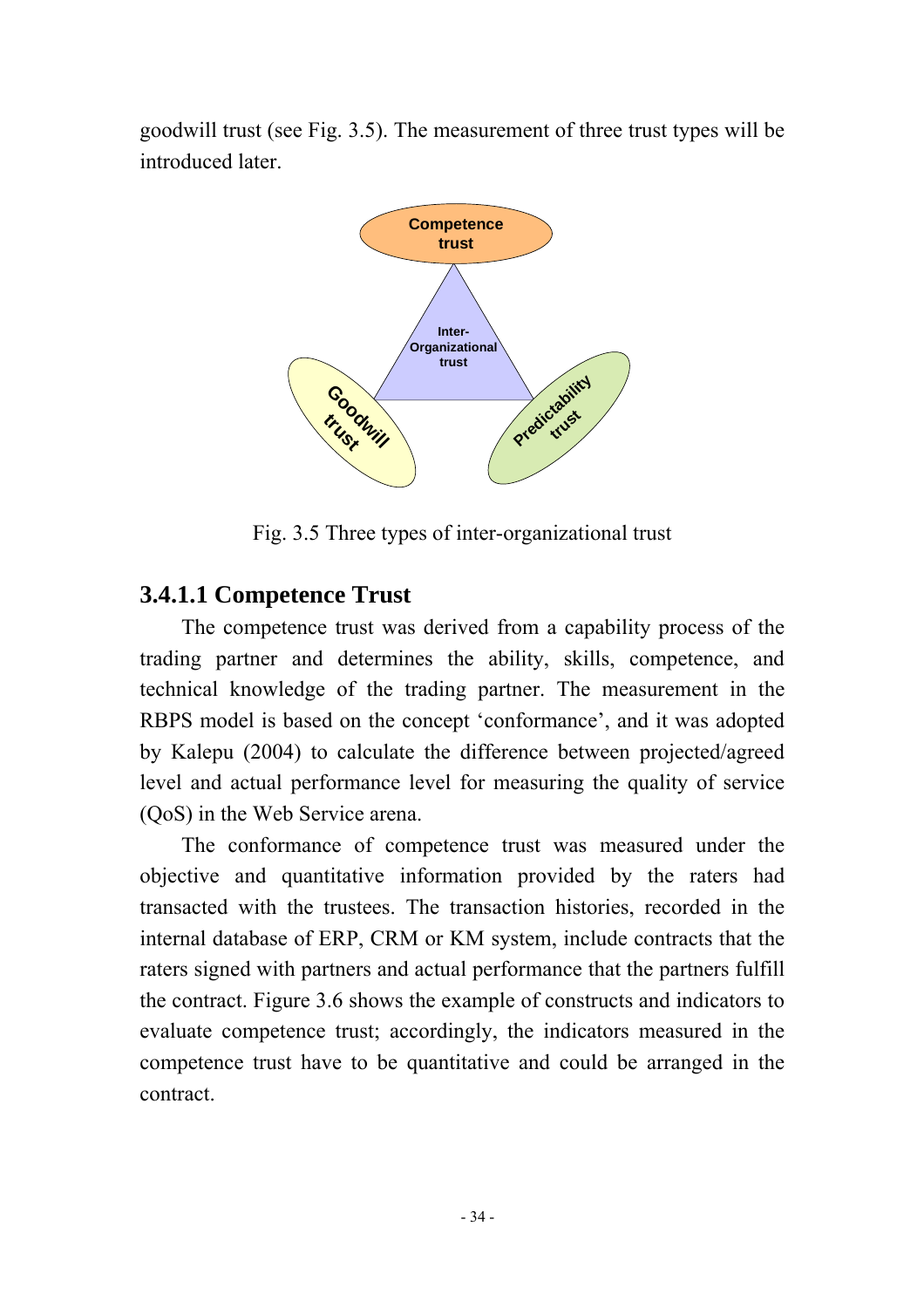| <b>Construct</b> | <b>Indicators</b>       |  |
|------------------|-------------------------|--|
|                  | Quality                 |  |
| Quality          | Order fill rate         |  |
|                  | Average production time |  |
| Delivery         | Order fulfill lead time |  |
|                  | Unit cost               |  |
| Cost             | Discount                |  |

Fig. 3.6 The example of indicators of competence trust

## **3.4.1.2 Goodwill Trust**

The goodwill trust of trading partner emphasizes beliefs as care, concern, honesty, benevolence, and permits other partners to further invest in their trading relationships.

To measure goodwill trust is not an easy work, because it is a social behavior with complex constructs and there are various definitions proposed by literatures. Saunders (2004) demonstrated that the coding scheme of trust dimensions include competence, predictability, benevolence, integrity, and openness etc.; actually, it is consistent with three types of trust, as competence, goodwill and predictability trust, that Ratnasingam (2005) proposed.

Table 3.1 shows the definition of dimension abut goodwill trust adapted from Saunders (2004). The constructs of goodwill trust contain benevolence, integrity, and openness. Furthermore, the indicators are identified like: non-opportunistic behavior (OB), affective feeling (AF), responsibility (RE), ethical behavior (EB), information sharing (IS), habituation (HA), and learn/information processing abilities (LIP). All indicators are rated by raters after each collaborative occurrence and each indicator is rated as [-1, 1].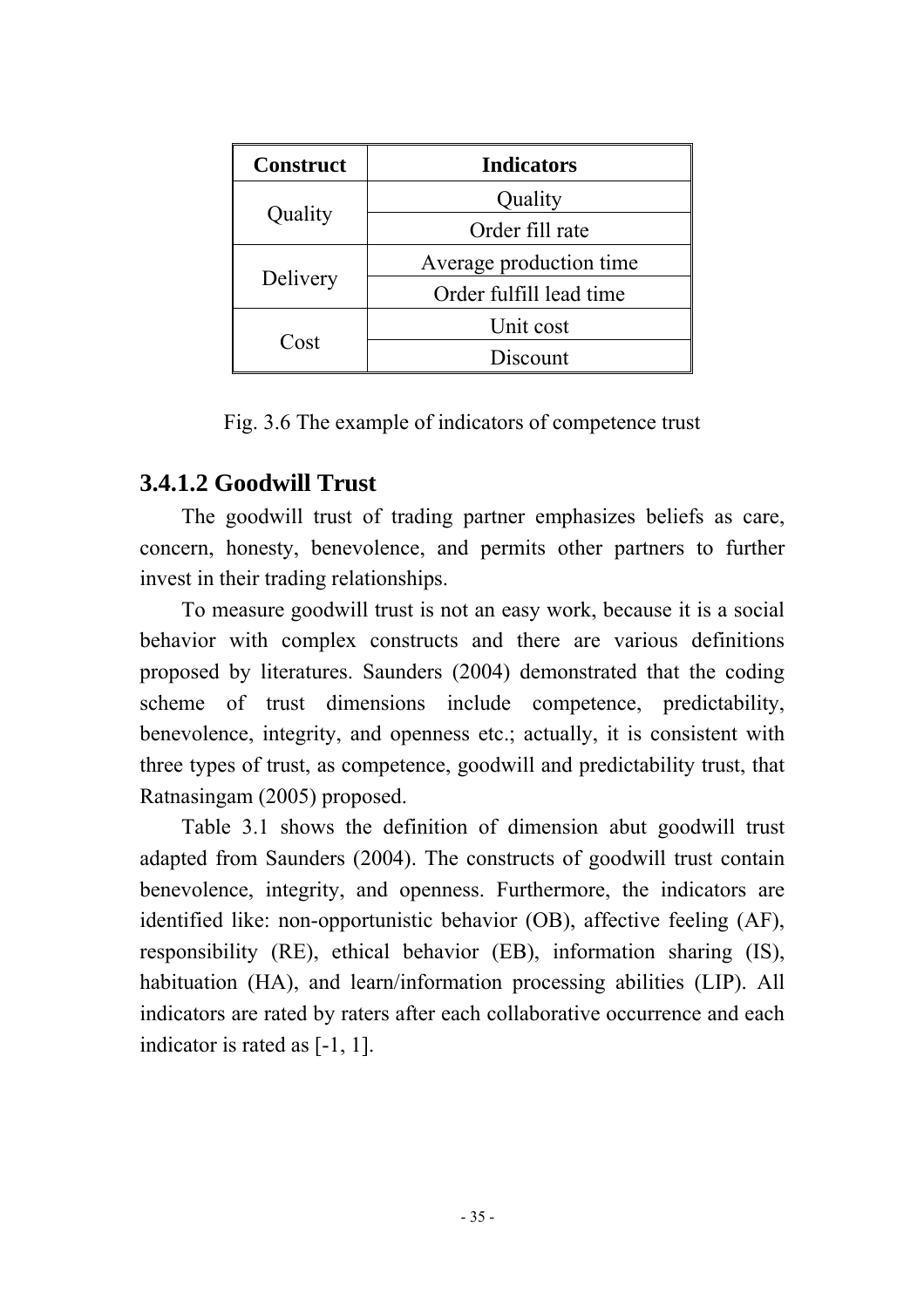| construct          | indicator                                                                                                               | description                                                                                                                  |  |  |  |  |
|--------------------|-------------------------------------------------------------------------------------------------------------------------|------------------------------------------------------------------------------------------------------------------------------|--|--|--|--|
| <b>Benevolence</b> | the extent to which a trustee is believed to want to do good to the trustor, aside from an<br>egocentric profit motive. |                                                                                                                              |  |  |  |  |
|                    | Non-Opportunistic<br>Behavior (OB)                                                                                      | Rooted in the transaction cost theory, it measures the degree of<br>non-opportunistic behavior about the trustee             |  |  |  |  |
|                    | <b>Affective</b><br>Feeling (AF)                                                                                        | It measures the affective feelings of trustee lead to the willingness of<br>acting in the best interest of the trustor.      |  |  |  |  |
| integrity          | finds acceptable.                                                                                                       | The trustor's perception that the trustee adheres to a set of principles that the trustor                                    |  |  |  |  |
|                    | <b>Responsibility</b><br>(RE)                                                                                           | It measures the perception of a trustee's intention to perform in line with<br>integrity, responsibility, and dependability. |  |  |  |  |
|                    | Ethical<br><b>Behavior (EB)</b>                                                                                         | It measures the awareness and acceptance of ethical norms and<br>behaviors about the trustee.                                |  |  |  |  |
| openness           |                                                                                                                         | The other party is willing to share information about its business.                                                          |  |  |  |  |
|                    | <b>Information</b><br>Sharing (IS)                                                                                      | It measures the degree of information sharing about the trustee<br>using information technology.                             |  |  |  |  |
|                    | <b>Habituation</b><br>(HA)                                                                                              | It measures the degree that the trustor depends on the trustee and<br>becomes a habit and behaviors are institutionalized    |  |  |  |  |
|                    | Learn and<br><b>Information</b><br>Processing<br>abilities (LIP)                                                        | It measures the trustee's ability to process information or to<br>communicate affect trust                                   |  |  |  |  |

## Table 3.1 The constructs and indicators of goodwill trust

Additionally, the lower rating of a specific indicator reflects the subjective perception that the rater is not satisfied with the trading partner.

## **3.4.1.3 Predictability Trust**

The predictability trust is derived from the consistent behavior of trading partners and it implies that trading partners are dependable and can follow through on promises. Additionally, predictability is an extension of competence due to a series of positive, consistent, reliable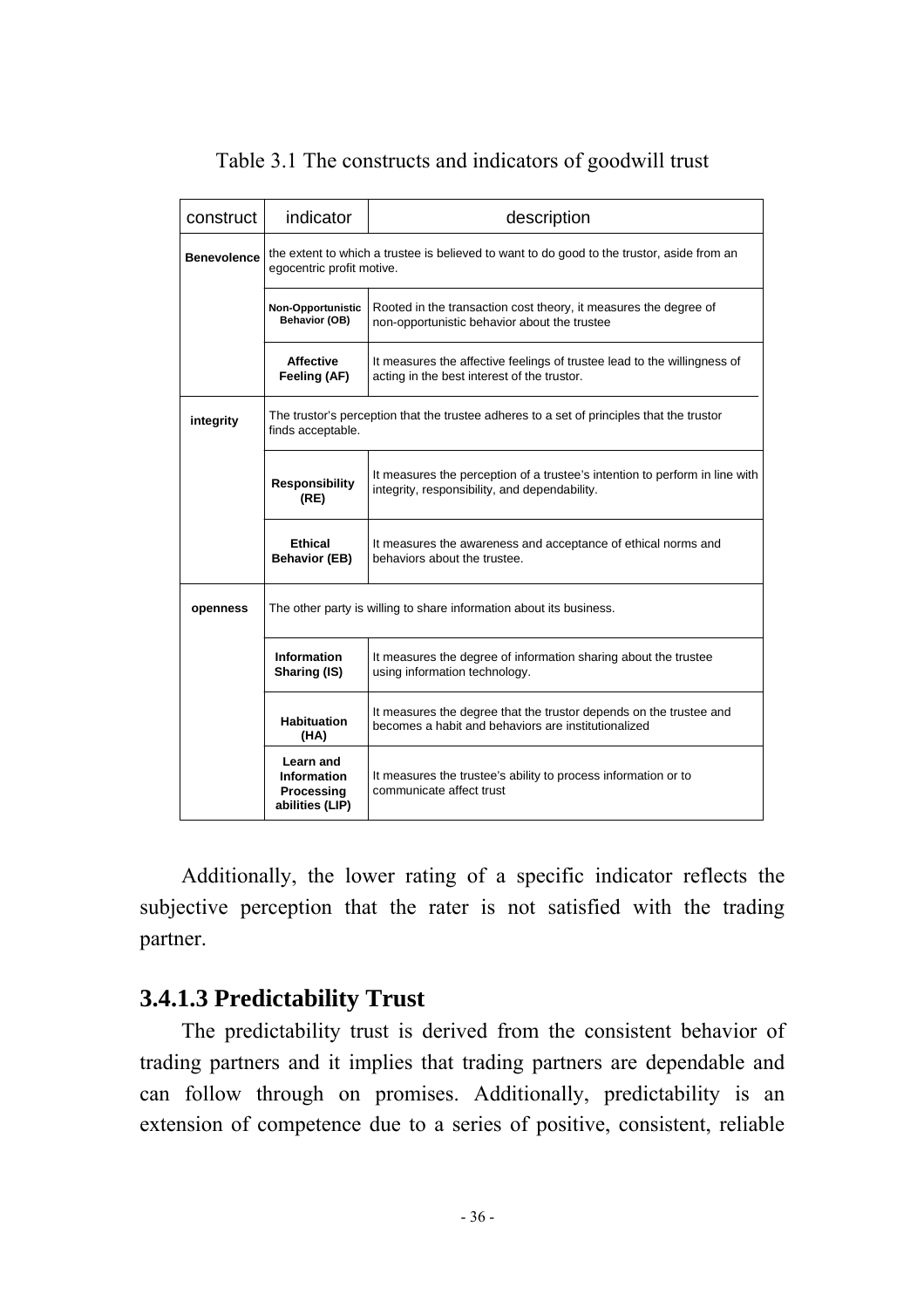behaviors makes a trading partner predictable and trustworthy (Ratnasingam, 2001).

After collecting the testimonies from the raters in the next testimony propagation step, we calculate the variation of performance of objective testimonies as reputation score of competence trust; meanwhile, the variation of performance of subjective testimonies as reputation score of goodwill trust was calculated by trustor. Subsequently, we aggregate these variations into the predictability trust score; that is, the more fluctuation in the performance of competence and goodwill, the less the predictability trust score.

## **3.4.2 Testimony Propagation Step**

During the testimony definition step, the measured indicators and means for evaluating the trustees were defined. The next question emerges: how to obtain these testimonies. During the testimony propagation step, the required testimonies were obtained from third parties who had collaborated with the trustees based on the concept namely social networks or referral networks.

Figure 3.7 describes the process to obtain the identified parties and the testimonies. First, the trustor searches the raters for obtaining the objective and subjective testimonies by asking his friends and friends of friends. Second, the process of testimonies propagation was finished, and the trustor constructs the referral networks for identifying the parties and their relationships. Third, the related parties need to be weighed for distinguishing the power of the testimonies that the raters provided.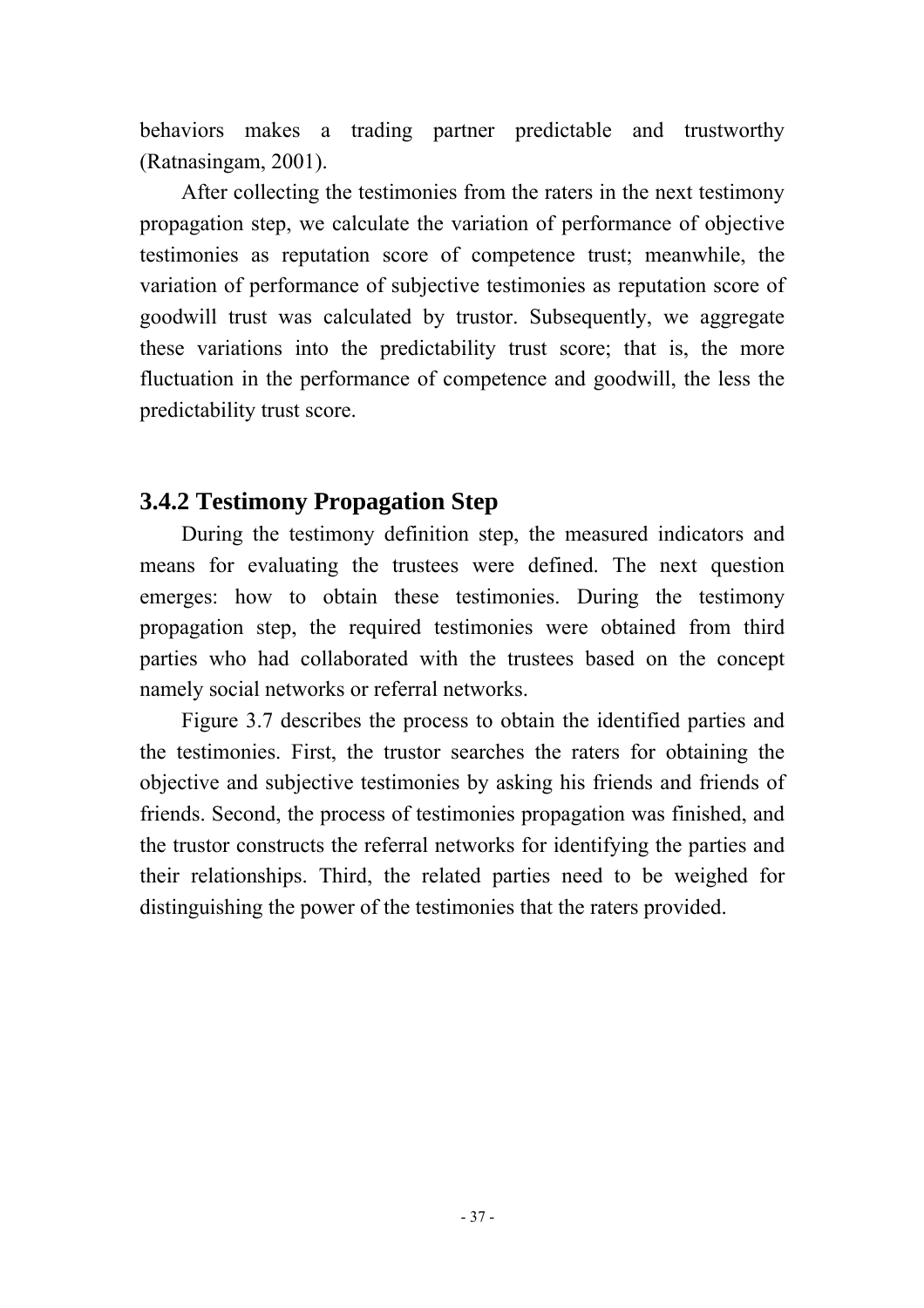

Fig. 3.7 The process to obtain the parties and testimonies

The concept of multi-agents was adopted to archive the RBPS model due to the complexity and complication of the process for propagating and aggregating these testimonies. Specific agents were defined as servants to serve for his host (enterprise), and the roles of the agents were defined as:

- Trustor agent: The trustor agent serves for the trustor enterprise, and his jobs are to issue the request message, to aggregate testimonies, to construct referral networks, to weigh the nodes as agents, to decrypt the testimonies came from the rater agent, and to rank the trustees for selecting the best one.
- Recommender agent: The recommender agent serves for the enterprise who does not know the trustees. His jobs are to search for the internal database of his host when he receives the request message from trustor agent. If he did not contact the trustees before, he can recommend others, who are trusted and had interacted with him, to trustor agent.
- Rater agent: If the recommender agent found he had contacted the trustees before, he became a rater agent. The jobs of the rater agent are to deliver the request message to trustees, to encrypt the testimonies and reply to the trustor agent.
- Trustee agent: The trustee agent serves for the trustees. His jobs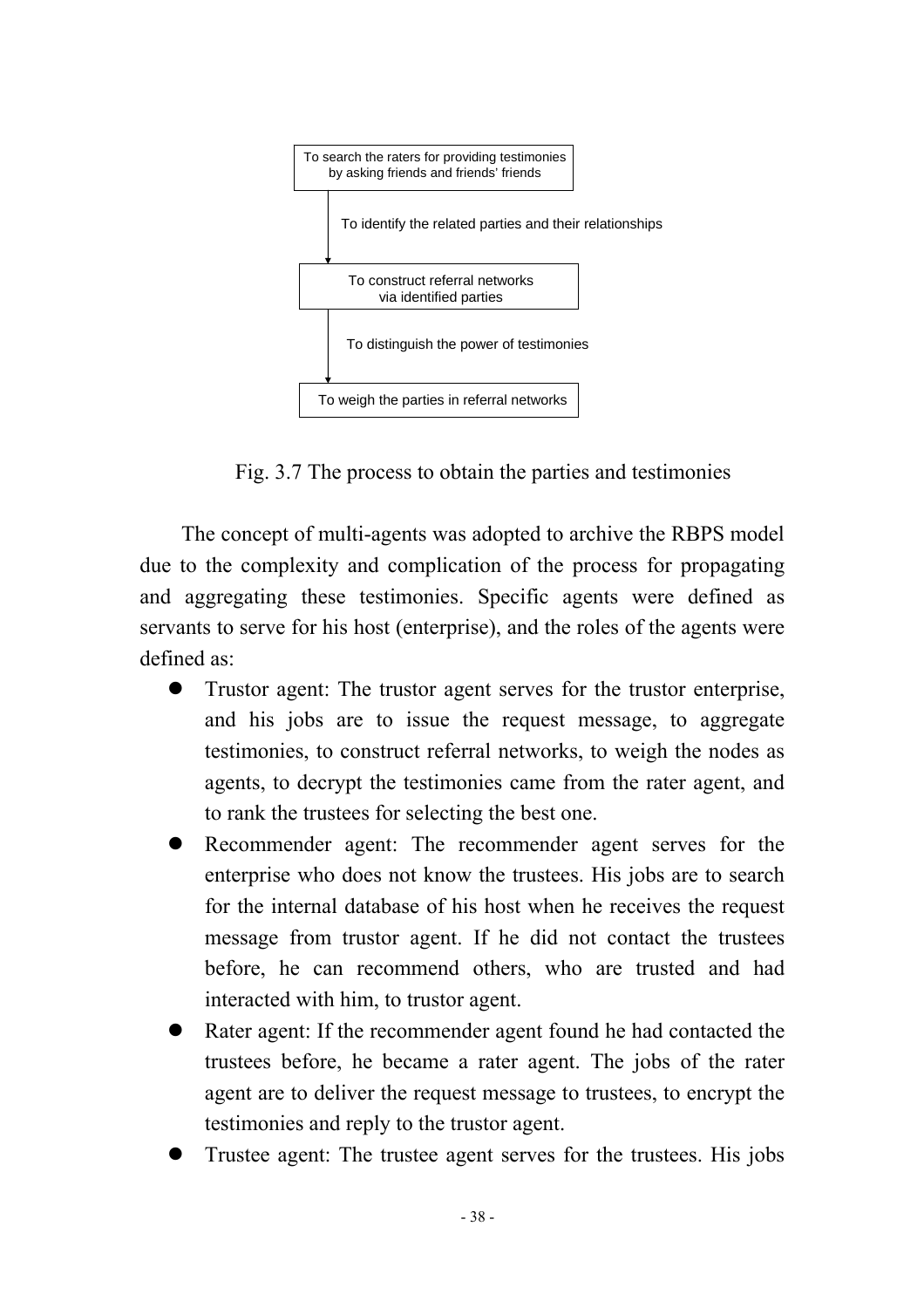are to reply the authorization to the rater agent.

In the later sub-section, the process of propagation and construction of referral networks will be introduced.

## **3.4.2.1 Propagate the Testimonies**

Like social behavior of human beings, the trustor starts to identify the raters of trustees from his friends (neighbors). The neighbor may be a rater who had contacted with the trustee, or a recommender who does not know the trustee. The Figure 3.8 illustrates the process for propagating the testimonies. In the beginning, the trustor  $AG_1$  issues the message *Req* to his trusted friend  $AG_2$  for requesting the testimonies of trustee  $AG_4$ . The  $AG_2$  does not recognize the  $AG_4$ ; he then returns a message *Recom rep* and recommends  $AG_3$  to  $AG_1$ . Meanwhile, the  $AG_2$  sends a message *Notify next recom* that notifies AG<sub>3</sub> about the propagation events  $AG<sub>1</sub>$  initiates. The  $AG<sub>3</sub>$  is willing to provide the associated information to  $AG_1$  due to the social behavior that the recommendation was recommended by his friend  $AG<sub>2</sub>$ .



Fig. 3.8 The process of testimony propagation

After receiving messages from  $AG_2$ , the  $AG_1$  issues a message *Req*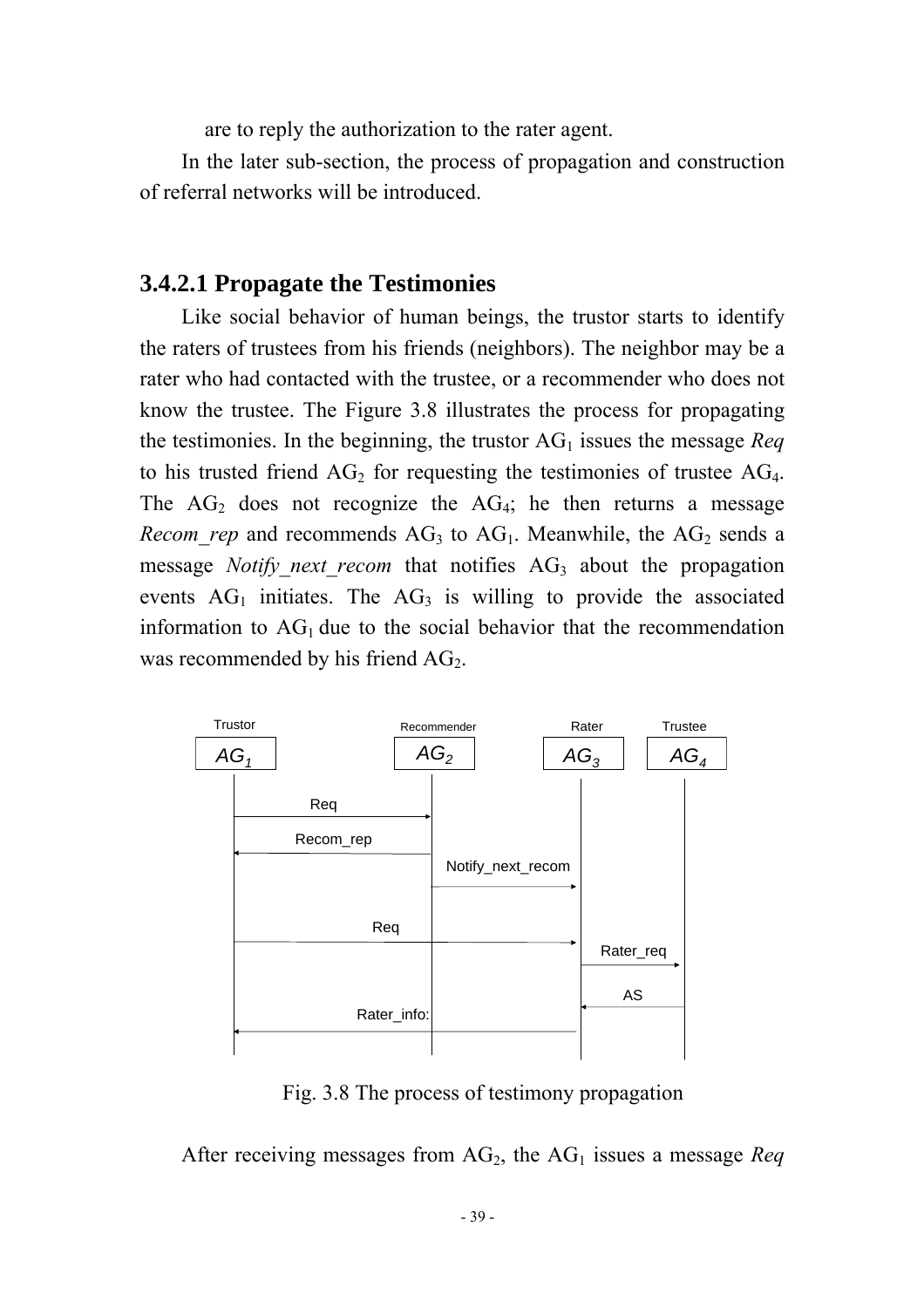to  $AG_3$ . Because  $AG_3$  knows the trustee  $AG_4$ , the  $AG_3$  issues a message *Rater req* to  $AG_4$  for authorization. However, the  $AG_4$  already knows  $AG<sub>1</sub>$  during the discovery phase, he returns a message  $AS$ , that contains authorized ID and a symmetric key, the same as the key transmitted to  $AG<sub>1</sub>$  in the discovery phase, to  $AG<sub>1</sub>$ . Finally, the  $AG<sub>3</sub>$  encrypts the objective and subjective testimonies using the symmetric key and returns the message *Rater info* to AG<sub>1</sub>.

In the traditional reputation system, the problem of fake rating occurred while the agents did not know the trustee but return testimonies due to the competition or contend relationship for business. In this study, the proposed mechanism about "symmetric key" can mitigate the fake rating problem; simultaneously, the sensitive transaction records and subjective ratings about the trustees were secured due to the data were encrypted during the transmission from rater agent to trustor agent. When the trustor agent receives the message that is encrypted by symmetric key from the rater agent, he may decrypt the message using the key he received in the discovery phase.

To avoid the situation that the recommendation becomes to circles (e.g., 'A' recommends 'B' and 'B' recommends 'A'), the trustor agent has to define the depth of searching in the referral networks before the process of propagation.

## **Messages for Propagation**

The messages transmitted in the propagation step demonstrate the semantics that the participants communicate each other. Table 3.2 illustrates the parameters of messages that the issuer transmits to the receiver. The messages contain parameters as:

• The message *Req* contains the ID of issuer, the industry ID that the issuer belongs to, the trustee's name, and the indicator *Ind* to evaluate the trustees.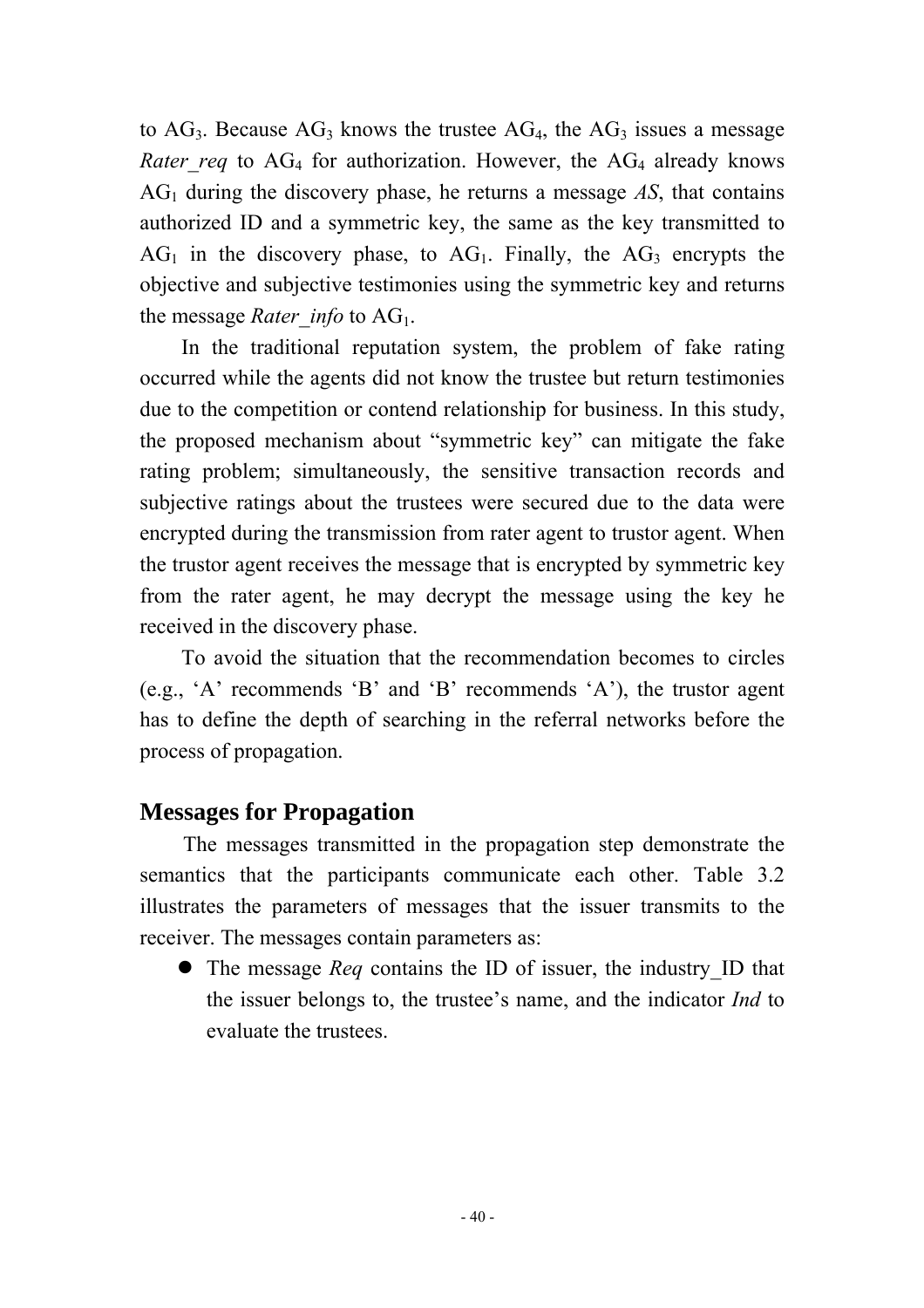| <b>Issuer</b>  | <b>Message</b> | <b>Receiver</b> | <b>Parameters</b>                                 |  |
|----------------|----------------|-----------------|---------------------------------------------------|--|
|                |                |                 | Trustor, industry ID, trustee ID, Ind             |  |
|                |                |                 | $Ind = (Comp, Gw)$                                |  |
| <b>Trustor</b> | Req            | Recommender     | $Comp = (comp \text{ ind1}, comp \text{ ind2}, )$ |  |
| agent          |                | agent           | $Gw = (gw \t{OB}, gw \t{AF}, gw \t{RE})$          |  |
|                |                |                 | $gw$ EB, $gw$ IS, $gw$ HA, $gw$ LIP)              |  |
|                |                |                 | Recommender, next recommender,                    |  |
| Recommender    | Recom rep      | Trustor agent   | int num                                           |  |
|                | Notify next    |                 | Rater agent<br>Recommender, trustor               |  |
| agent          | recom          |                 |                                                   |  |
|                | Recom H        | Trustor agent   | Recommender, helpless                             |  |
|                | Rater req      | Trustee agent   | trustor                                           |  |
| Rater          |                |                 | Rater, trustee, Testimony                         |  |
| agent          | Rater info     | Trustor agent   | $Testimony = (Test\_comp, Test\_gw)$              |  |
|                | Rater U        | Trustor agent   | Rater, trustee, un-authorized                     |  |
| Teustee        | AS             | Rater agent     | Authorized ID, symmetric key                      |  |
| agent          | $AS$ U         | Rater agent     | Un-authorized                                     |  |

Table 3.2 The description of messages

- The message *Recom rep* contains the recommender's ID, and next recommender denotes the agent that the recommender recommends. The *int num* indicates the number of times of interactions that the recommender collaborates with the next recommender.
- The message *Notify next recom* contains the ID of the recommender and the trustor.
- If the recommender does not recognize the trustee and have no any information about next recommender, he returns the *Recom H* that implies he can not provide any help in this propagation event.
- The message *Rater req*, contains the ID of trustor, was issued to the trustee for requesting permission when the rater receives the message *Req* from the trustor.
- The message *Rater info*, contains objective and subjective testimonies about the trustee, was issued to the trustor while the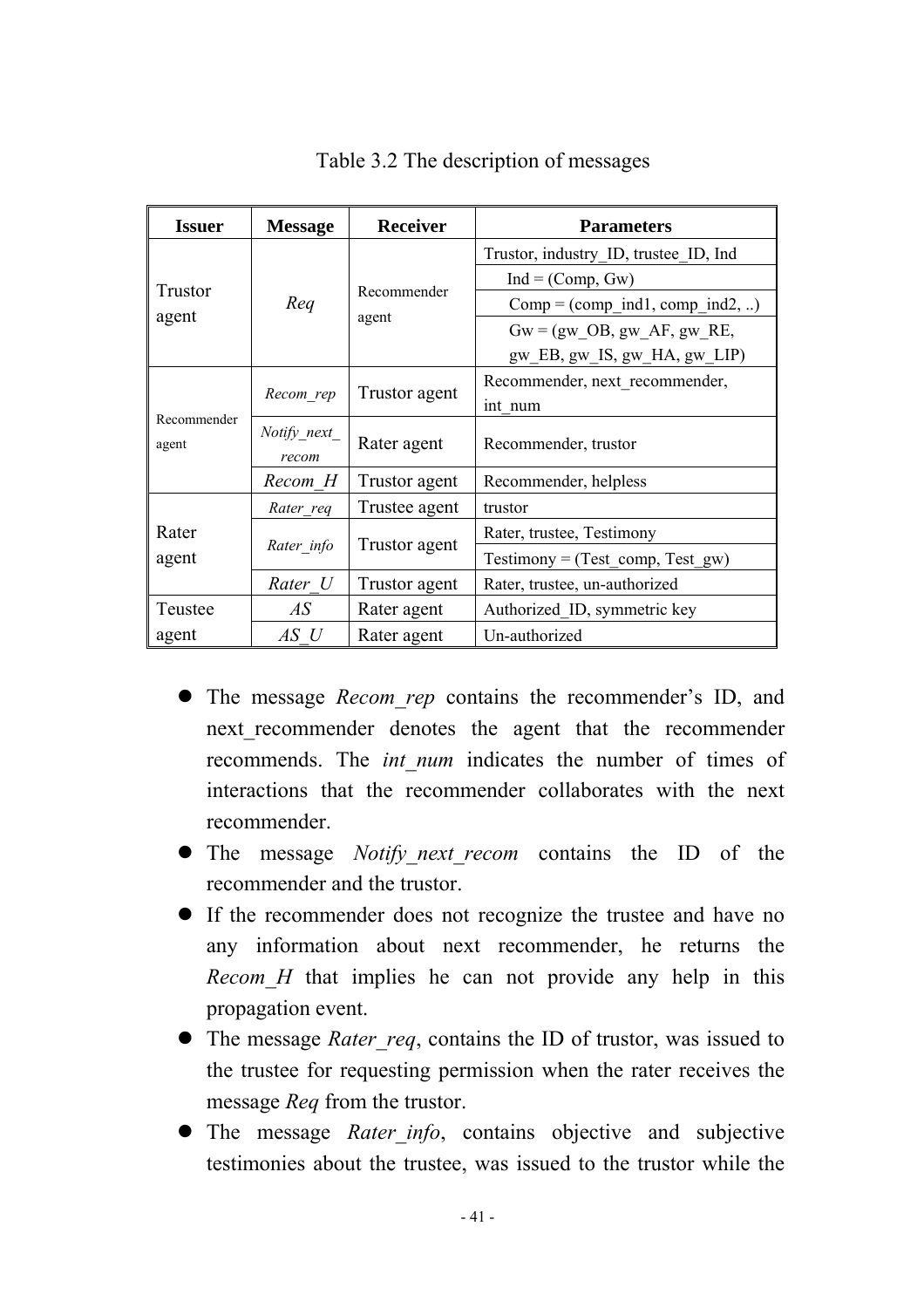rater receives the authorization message *AS* that contains the identification of authorization and symmetric key.

• If the rater agent received the message *AS U* from the trustee agent that the trustee does not want to participate in this propagation event, he replies message *Rater\_U* to the trustor agent.

When the recommender or rater receives the request *Req* from the trustor, he returns the messages *Recom\_rep, Recom\_H, Rater\_info*, or *Rater U* to the trustor. The rule to select the messages is represented as follows:

*If the recommender knows the trustee then if the recommender get the permission from the trustee then return Rater\_info else return Rater\_U else if the recommender knows others to recommend then return Recom\_rep else return recom\_h* 

## **3.4.2.2 To Construct the Referral Networks**

After the process of propagation, the trustor constructs the referral networks. Figure 3.9 demonstrates the referral networks. Like social behavior of human beings, the trustor A1 searches for the trustee A12 to obtain the testimonies of trustee via friends or friends of friends (as recommenders, e.g. such as, A2, A3, A4 and A5). The A1 issues the request to his neighbors and obtains the associated information, in the form of testimonies or referral, from raters or recommenders. The trustor A1 receives testimonies while the recommender is a rater; on the other hand, the A1 receives referrals while the recommender with no previous interaction history with the trustee.

Referral networks resemble social networks containing nodes, edges, as well as relationship degree and strength. The relationship strength in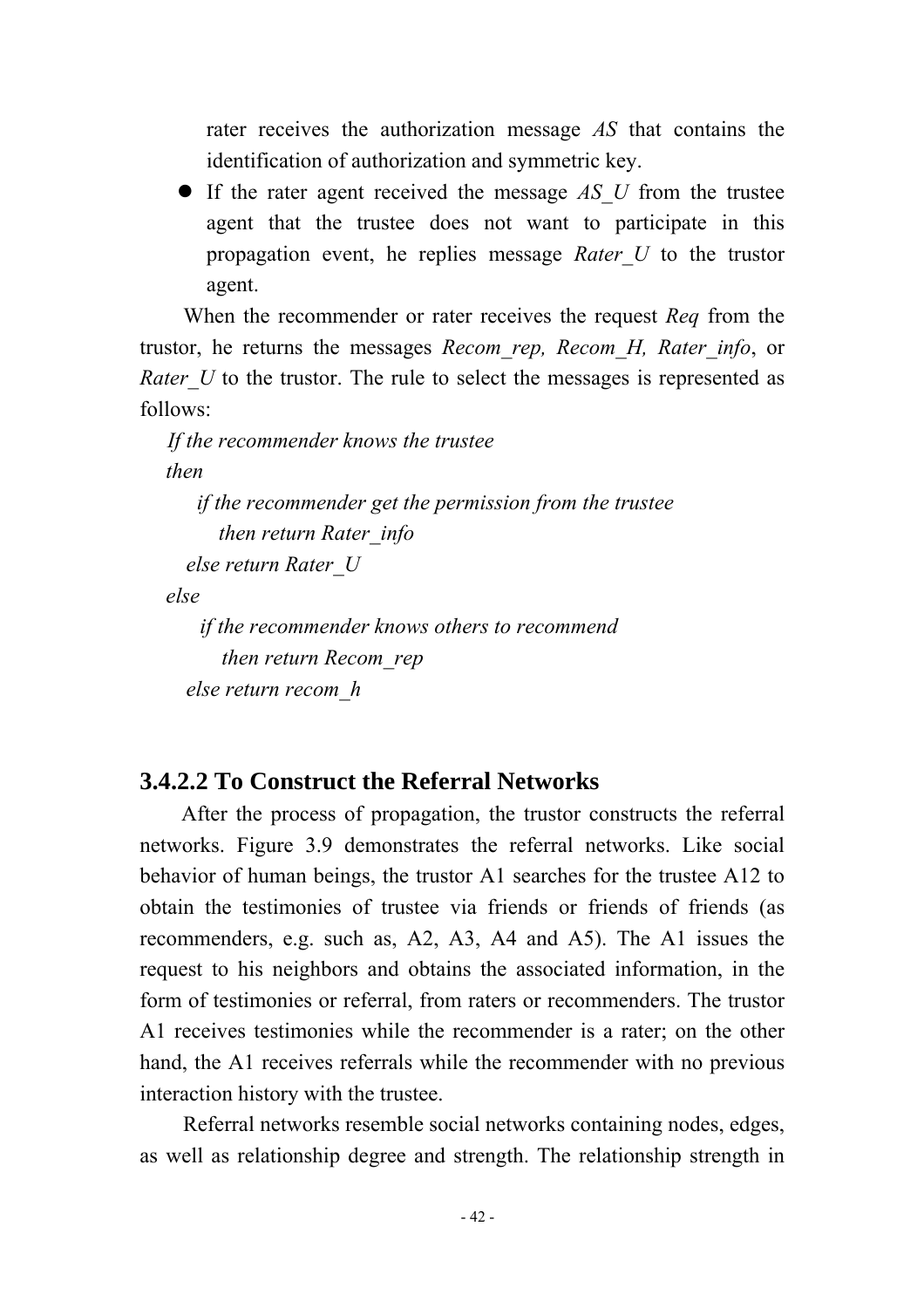the proposed method describes the number of times of interaction between two adjacent nodes. That is, the more frequent interactions between two nodes make the one knows more about the other. Additionally, if the one knows more about the counterpart, the probability that they will collaborate for the next time will be high. For example, the edge, between A1 and A2 is marked as 3, indicates that A1 had interacted with A<sub>2</sub> for 3 times.



Fig. 3.9 The referral networks

The relationship degree indicates the distance between two nodes. For example, the degree of A1 and A6 is two via A3, and the degree of A4 and A11 is three via A7 and A10. Therefore, the trustor has to set the searching depth to propagate the testimonies that may limit the scope of the referral networks for abbreviating the propagation event.

## **3.4.2.3 Weighting the Nodes**

Josang and Pope (2005) demonstrated how trust was weakened or diluted through transitivity. Accordingly, this study adopts the method of Yu and Singh (2003) to weigh the referral networks. Each node and edge in the referral networks was weighted.

The nodes are weighted as follows:

- The weight of the root A1 in referral networks (as  $W_{A1}$ ) is set to 1.
- The adjacent nodes (as A1-A2) have *n* interactions.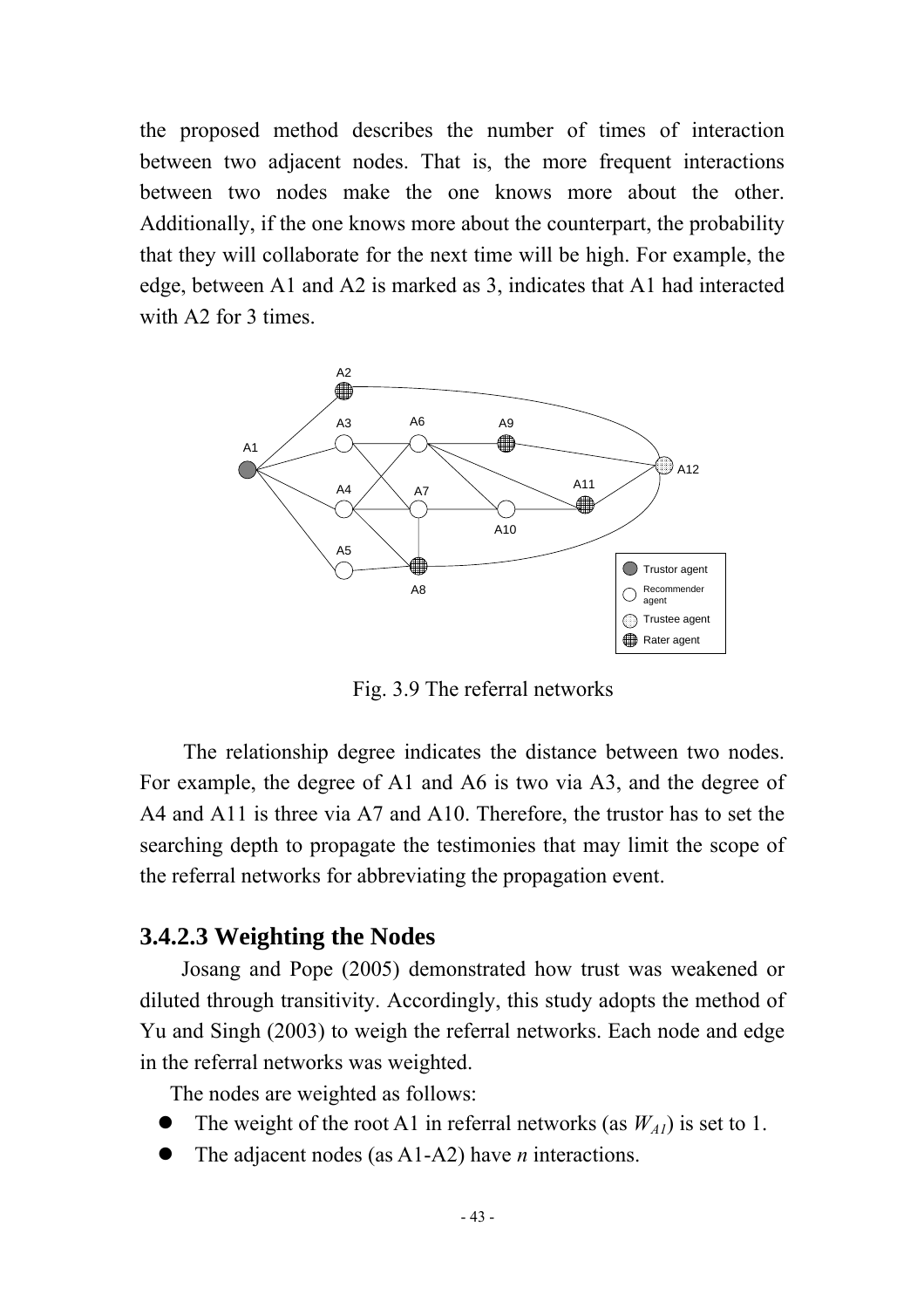- The threshold is set to  $\theta$ .
- The weight of the edge between A1 and A2 (as  $W_{A1-A2}$ ) is n/ $\theta$ .
- The weight of A2 (as  $W_{A2}$ ) is the product of  $W_{A1}$  and  $W_{A1-A2}$  (as 1  $*$  $n/\theta$ ).

The weight of nodes with multiple referrals from other recommenders is defined as follows (see Fig. 3.10):

- $\bullet$  The weight of A<sub>m</sub> is W<sub>Am</sub>.
- The weight of  $A_n$  is  $W_{An}$ .
- The node  $A_p$ , an adjacent node of  $A_m$  and  $A_n$ , has weight  $W_{Ap}$ .
- $A_p$  and  $A_m$  have *m* interactions.
- $A_p$  and  $A_n$  have *n* interactions.

• 
$$
W_{Ap}
$$
 is obtained as:  $W_{Ap} = W_{Am} \times \frac{m}{\theta} + W_{An} \times \frac{n}{\theta}$ 



Fig. 3.10 Multiple referrals to one node

For example, the weighted referral network with nodes A1, A3, A4, A6, and A7 was shown as Figure 3.11, with  $\theta = 5$ .



Fig. 3.11 An example of weighted referral networks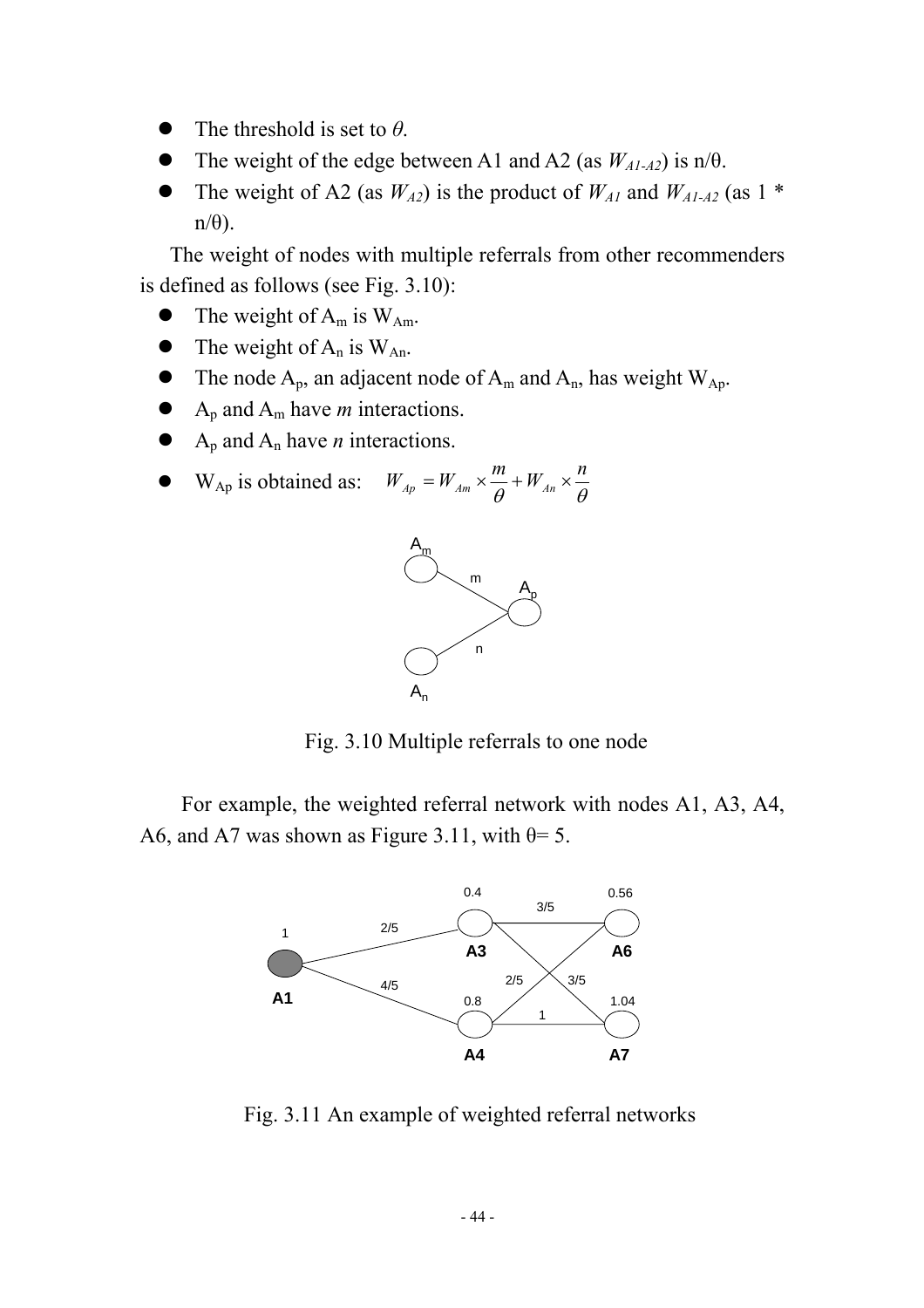From the weighted referral graph, we can observe that the nodes close to the root or with multiple referrals from others are weighted more than others. Intuitively, this phenomenon matches the social behavior of human beings that we have more trustworthiness to the friends with closer relationships or with multiple recommendations from others.

#### **Normalize the Weighted Nodes**

The weights of the rater agents were obtained in the referral networks that will be calculated during the testimony aggregation step. However, the weights of all rater agents have to be normalized and ranged as [0, 1] for calculating the initial trust of the trustees. The normalized weight of rater agents is determined as:

- The weights of the rater  $R_i$  for a specific trustee  $AT_j$  are expressed as  $wr_{AT_j}^{R_i}$  $\mathit{wr}^{R_i}_{\mathit{AT}_i}$  .
- The maximum weights for all raters of trustee  $AT_i$  are:

$$
wr_{AT_{i}}^{\max} = \max(wr_{AT_{i}}^{R_{i}}), i = 1,2,...r
$$

The maximum weights for all raters of all trustees are derived as:

$$
wr^{Max} = max(wr_{AT_j}^{max}), j = 1,2,...k
$$

The normalized weights of  $R_i$  are obtained by Eqn. (1).

$$
Nwr_{AT_j}^{R_i} = \frac{wr_{AT_j}^{R_i}}{wr_{max}}, \quad i = 1, 2, \dots r, \quad j = 1, 2, \dots k
$$
 (1)

# **3.4.3 Testimony Aggregation Step**

During the testimony aggregation step, the objective and subjective testimonies were calculated into the initial trust scores of competence and goodwill; meanwhile, the variations of performance of objective and subjective testimonies were lead to the predictability trust score. Finally, trust scores of three trust types were then aggregated into the level of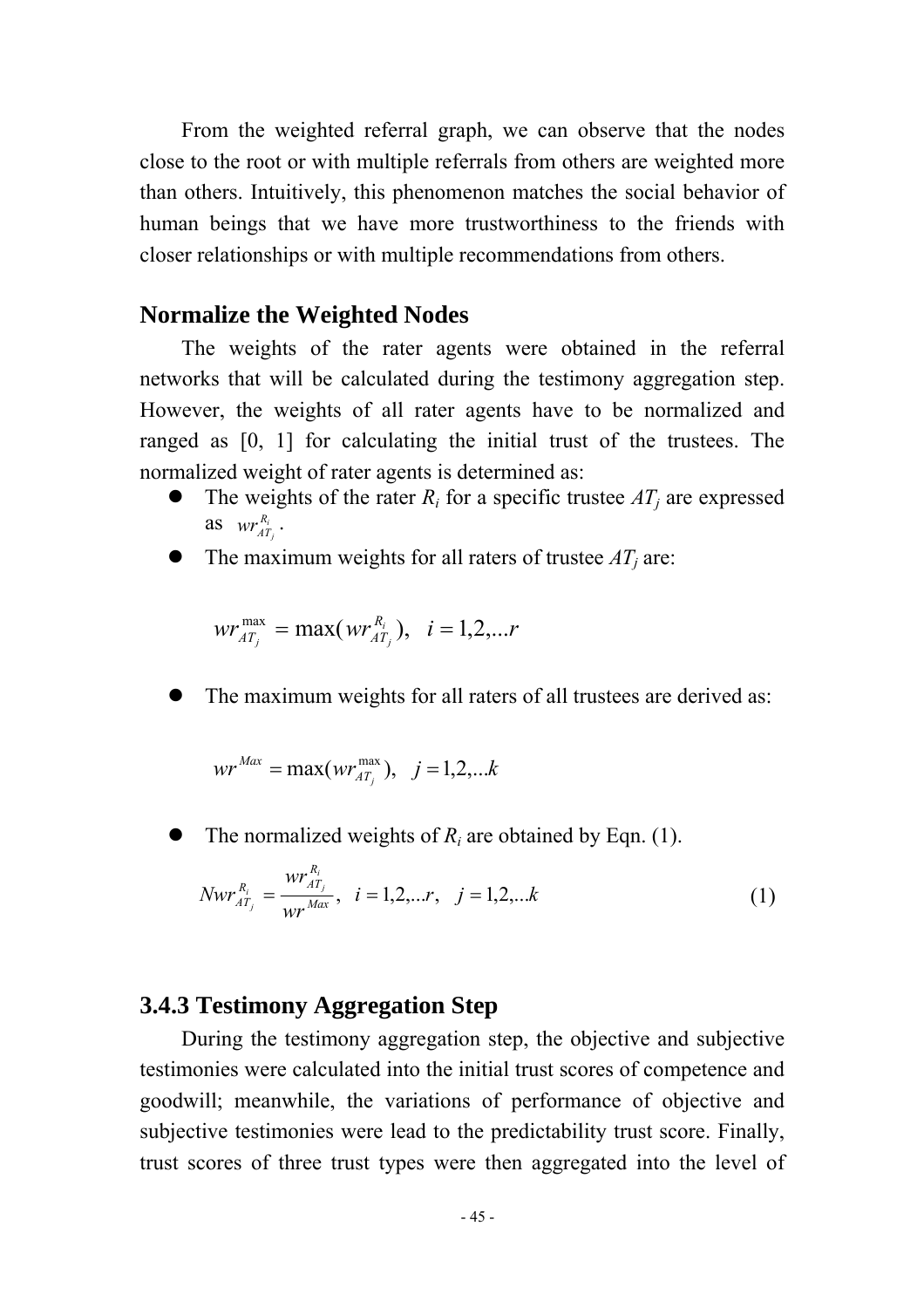initial trust for evaluating the trustees (see Fig. 3.12). The process and equations to aggregate the testimonies were introduced later.



Fig. 3.12 To aggregate the initial trust score

# **Notation List**

For explaining the mathematical equations of the RBPS model in the remainder of this study, the notations and descriptions were listed as Table 3.3:

| Table 3.3 The notation list |  |
|-----------------------------|--|
|-----------------------------|--|

| Notation                               | Description                                                                  |  |  |  |  |
|----------------------------------------|------------------------------------------------------------------------------|--|--|--|--|
| $R_i$                                  | The $i_{th}$ rater of the specific trustee.                                  |  |  |  |  |
| $AT_i$                                 | The $j_{th}$ trustee who was evaluated by the trustor.                       |  |  |  |  |
| $Ind_s$                                | The specific indicators s that were used to evaluate the trustee             |  |  |  |  |
|                                        | in order to aggregate the competence trust.                                  |  |  |  |  |
| $CI^{\dagger}_{R}$ (Ind <sub>s</sub> ) | The contract value of a specific indicator Ind <sub>s</sub> that was         |  |  |  |  |
|                                        | occurred in the $t_{th}$ interaction for specific rater $R_i$                |  |  |  |  |
|                                        | The actual performance value of a specific indicator Ind <sub>s</sub> in the |  |  |  |  |
| $PI_{R_i}^t(Ind_s)$                    | $t_{th}$ interaction that was recorded by the rater $R_i$ .                  |  |  |  |  |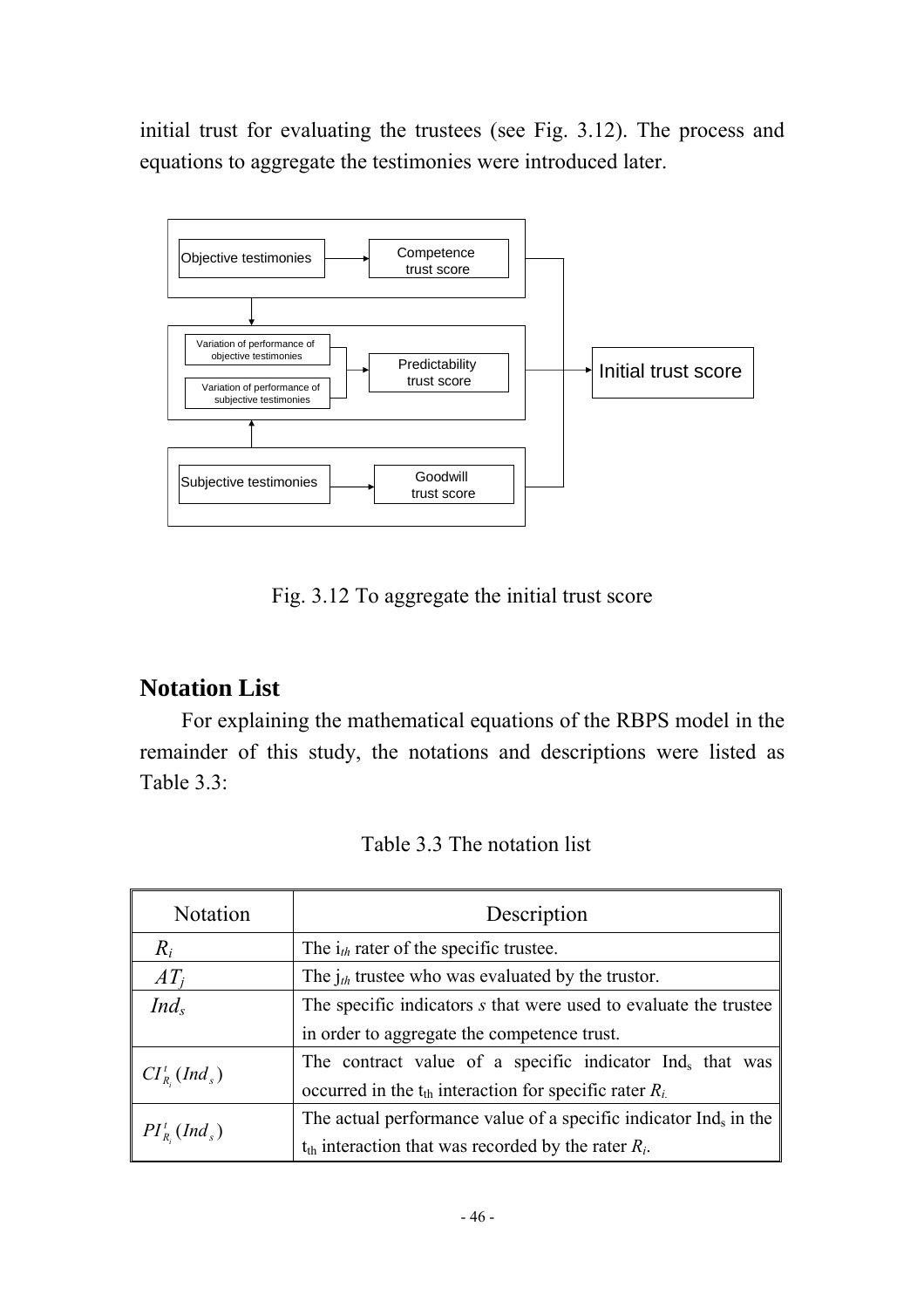| $D_{R_i}^t(Ind_s)$                                                                            | The conformance of a specific indicator $Ind_s$ in the t <sub>th</sub>                                                         |  |  |  |
|-----------------------------------------------------------------------------------------------|--------------------------------------------------------------------------------------------------------------------------------|--|--|--|
|                                                                                               | interaction that was recorded by the rater $R_i$ .                                                                             |  |  |  |
| $ND_{R_i}^t(Ind_s)$                                                                           | The normalized conformance of $D_{R_i}^t(Ind_s)$ that was ranged                                                               |  |  |  |
|                                                                                               | as [0, 1].                                                                                                                     |  |  |  |
| $TND_{R_i}^t(Ind_s)$                                                                          | The normalized conformance $ND_{R_i}^t(Ind_s)$ that was calculated                                                             |  |  |  |
|                                                                                               | by time decay factor $\lambda$ in the t <sub>th</sub> interaction.                                                             |  |  |  |
| $\overline{Ind}^{R_i}_s$                                                                      | The arithmetic mean of specific indicator $Ind_s$ for $R_i$ across all<br>interactions.                                        |  |  |  |
|                                                                                               | The competence reputation of the trustee rated by $R_i$ that is                                                                |  |  |  |
| $Z^{R_i}$                                                                                     | obtained as the sum of the weighted $\overline{Ind}_{s}^{R_i}$ .                                                               |  |  |  |
| $Comp_{AT_i}$                                                                                 | The competence initial trust of a specific trustee $AT_i$                                                                      |  |  |  |
| ind $_{p}$                                                                                    | The $p_{th}$ indicators that were used to evaluate the trustee's<br>goodwill trust.                                            |  |  |  |
| The rating scores, rated by the rater $R_i$ across all interactions,<br>$FGI_{R_i}^t (ind_p)$ |                                                                                                                                |  |  |  |
|                                                                                               | of a specific indicator $Ind_p$ that the unfair ratings or extreme<br>values were filtered out.                                |  |  |  |
| $TFGI_{R_i}^t (ind_p)$                                                                        | The $FGI_{R_i}^t$ (ind <sub>p</sub> ) is calculated by the time decay factor $\lambda$ in                                      |  |  |  |
|                                                                                               | the $t_{th}$ interaction.                                                                                                      |  |  |  |
| $G_{R_i}$                                                                                     | The sum of all weighted goodwill indicators for rater $R_i$                                                                    |  |  |  |
| $T_{R_i}^t$                                                                                   | The goodwill reputation that was calculated by the rater $R_i$ in<br>the $t_{th}$ interaction, and it is ranged as $[-1, 1]$ . |  |  |  |
| $TT_{R_i}^t$                                                                                  | The transferred value of the $T_{R_i}^t$ , and it is ranged as [0, 1].                                                         |  |  |  |
| $\overline{\overline{T}}^{R_i}$                                                               | The arithmetic mean of the goodwill reputation for $R_i$ across<br>all interactions.                                           |  |  |  |
| $GW _{_{AT_{j}}}$                                                                             | The goodwill initial trust of a specific trustee $AT_{j}$ .                                                                    |  |  |  |
| Var(Ind <sub>s</sub> )                                                                        | The variance of specific indicator $Ind_s$ that was calculated                                                                 |  |  |  |
|                                                                                               | based on the competence testimonies.                                                                                           |  |  |  |
| $\Pr ed\_{Comp_{AT_i}}$                                                                       | The variance of the competence initial trust.                                                                                  |  |  |  |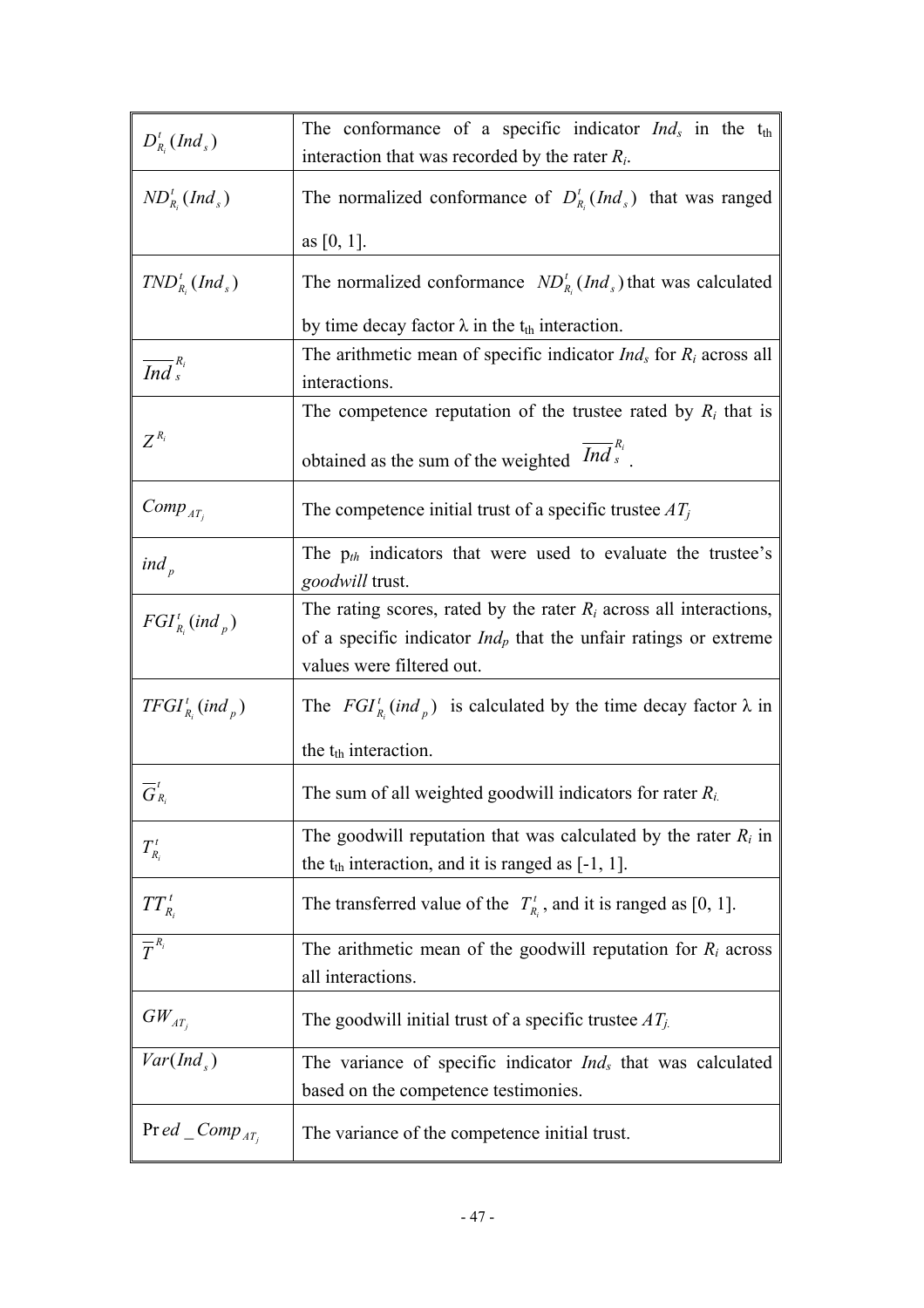| $Var^{R_i}$         | The variance of the goodwill reputation for a specific rater $R_i$                                                 |  |  |
|---------------------|--------------------------------------------------------------------------------------------------------------------|--|--|
|                     | based on the goodwill testimonies.                                                                                 |  |  |
| $\Pr ed\_GW_{AT_i}$ | The variance of the goodwill initial trust.                                                                        |  |  |
| $\Pr ed_{AT_i}$     | The predictability initial trust of a specific trustee $AT_i$                                                      |  |  |
| $dt_{AT_i}(\alpha)$ | The initial trust that the trustor evaluates a specific trustee $AT_i$<br>in a new business opportunity $\alpha$ . |  |  |

## **3.4.3.1 To Aggregate the Initial Trust of Competence**

In this study, the competence initial trust is derived from the conformance of objective data. The conformance measures the difference of each indicator between the value of contract, signed by the rater and trustee before each transaction, and the value of actual performance that the trustee fulfilled the contract after each transaction. The conformance was then normalized and dealt with time decay factor. Subsequently, the normalized conformance was obtained to yield the competence reputation that leads to the derivation of competence initial trust. Competence initial trust is obtained as follows:

### **To obtain the objective testimonies**

A set  $Con_{AT_{i}}^{R_{i}}$  denotes the contract signed by the rater R<sub>i</sub> and the trustee  $AT_j$  before each interaction, and contains sub-sets  $C_{R_i}^t$  as contract values across *n* interactions.

$$
Con_{AT_j}^{R_i} = {C_{R_i}^t}, t = 1,2,3,...n
$$

The sub-set  $C_{R_i}^t$  contains the values of a specific indicator Ind<sub>s</sub> (e.g. such as, quality, order fill rate, or unit cost, etc.) at the  $t<sub>th</sub>$  interaction and the term is marked as  $C_{R_i}^t(Ind_s)$ .

$$
C_{R_i}^t = \{C_{R_i}^t(Ind_s)\}, s = 1,2,3,......f
$$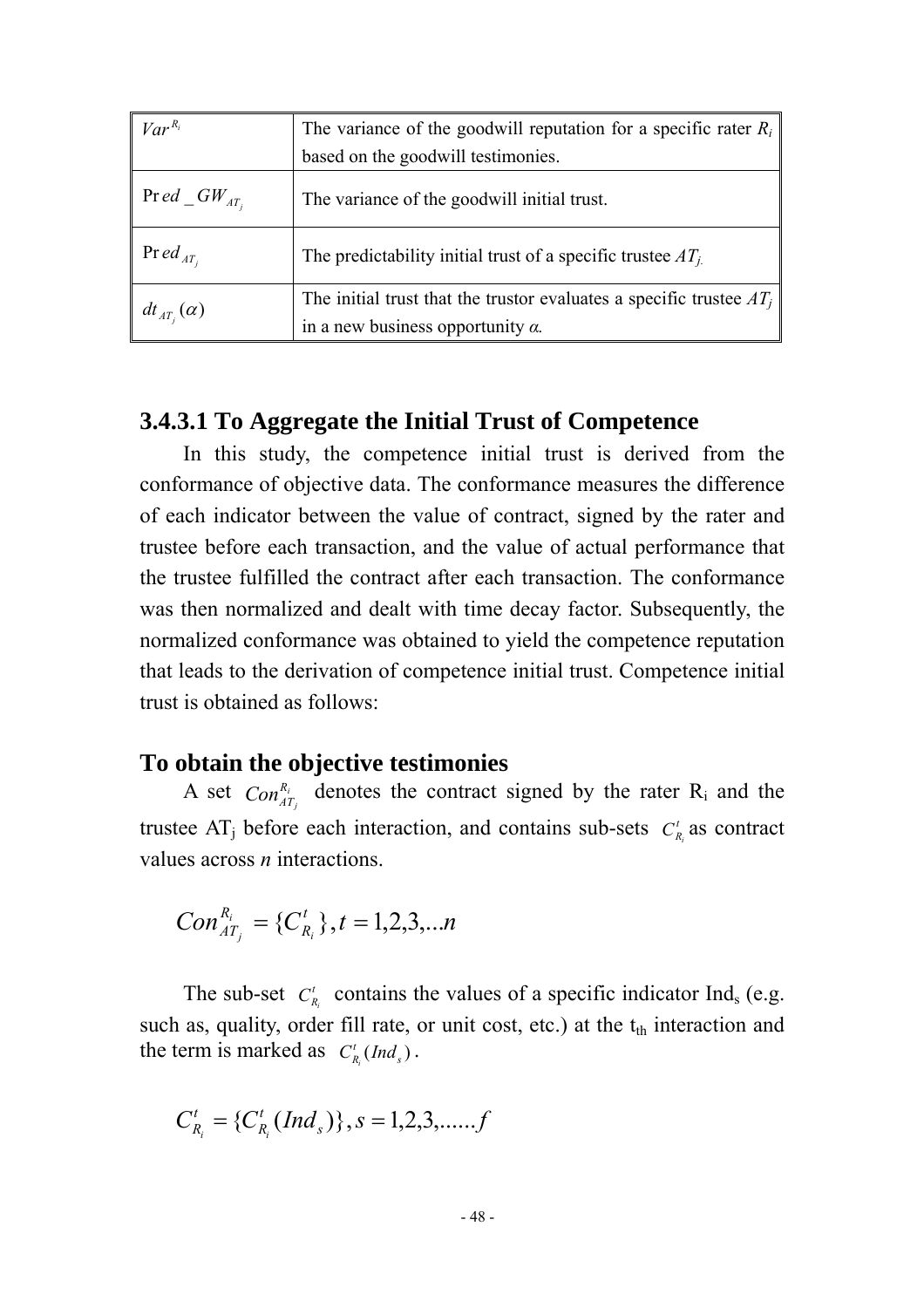A set  $Per_{AT_j}^{R_i}$  indicates the actual performance of trustee  $AT_j$  in fulfilling the contract with rater  $R_i$  following each business interaction, and contains sub-sets  $P_{R_i}^t$  as the performance values across *n* interactions.

$$
Per_{AT_j}^{R_i} = \{P_{R_i}^t\}, t = 1, 2, 3, \dots n
$$

A sub-set  $P_{R_i}^t$  contains the performance value of Ind<sub>s</sub> at t<sub>th</sub> interaction, and is denoted as  $P_{R_i}^t(Ind_s)$ .

$$
P_{R_i}^t = \{P_{R_i}^t(Ind_s)\}, \quad s = 1, 2...f
$$

#### **Conformance**

The term  $D_{R_i}^t$  *Ind<sub>s</sub>* represents the conformance of an indicator Ind<sub>s</sub> recorded by  $R_I$  in the  $t_{th}$  interaction. Indeed, the conformance is calculated by the trustor. If the trustee fulfills the contract,  $D_{R_i}^t(Ind_s)$  is zero; otherwise,  $D_{R_i}^t(Ind_s)$  is the absolute value of difference between  $C_{R_i}^t(Ind_s)$ and  $P_{R_i}^t(Ind_s)$  (see Eqn. (2)).

 $(Ind_{s}) = C_{R_{i}}^{t} (Ind_{s}) - P_{R_{i}}^{t} (Ind_{s})$  $s$ <sup>*I*</sup> *R t*  $s$   $\ell$   $\sim$   $\ell$  $D_{R_i}^t(Ind_s) = \left| C_{R_i}^t(Ind_s) - P_{R_i}^t(Ind_s) \right|,$ 

*Where the trustee does not fulfill the contract* 

 $D_{R_i}^t(Ind_s) = 0$ ,

*Where the trustee fulfills the contract.* (2)

#### **Normalized conformance**

Owing to the indicators being measured using different metrics (for example, date and ratio), the conformance of specific indicators must be normalized. The trustor identifies the maximum value  $D_{ind_s}^{max}$  of the conformance of Ind<sub>s</sub> for all raters and across all interactions. The normalized value  $ND'_{R_i}(Ind_s)$  of the conformance of Ind<sub>s</sub> is thus obtained via Eqn. (3).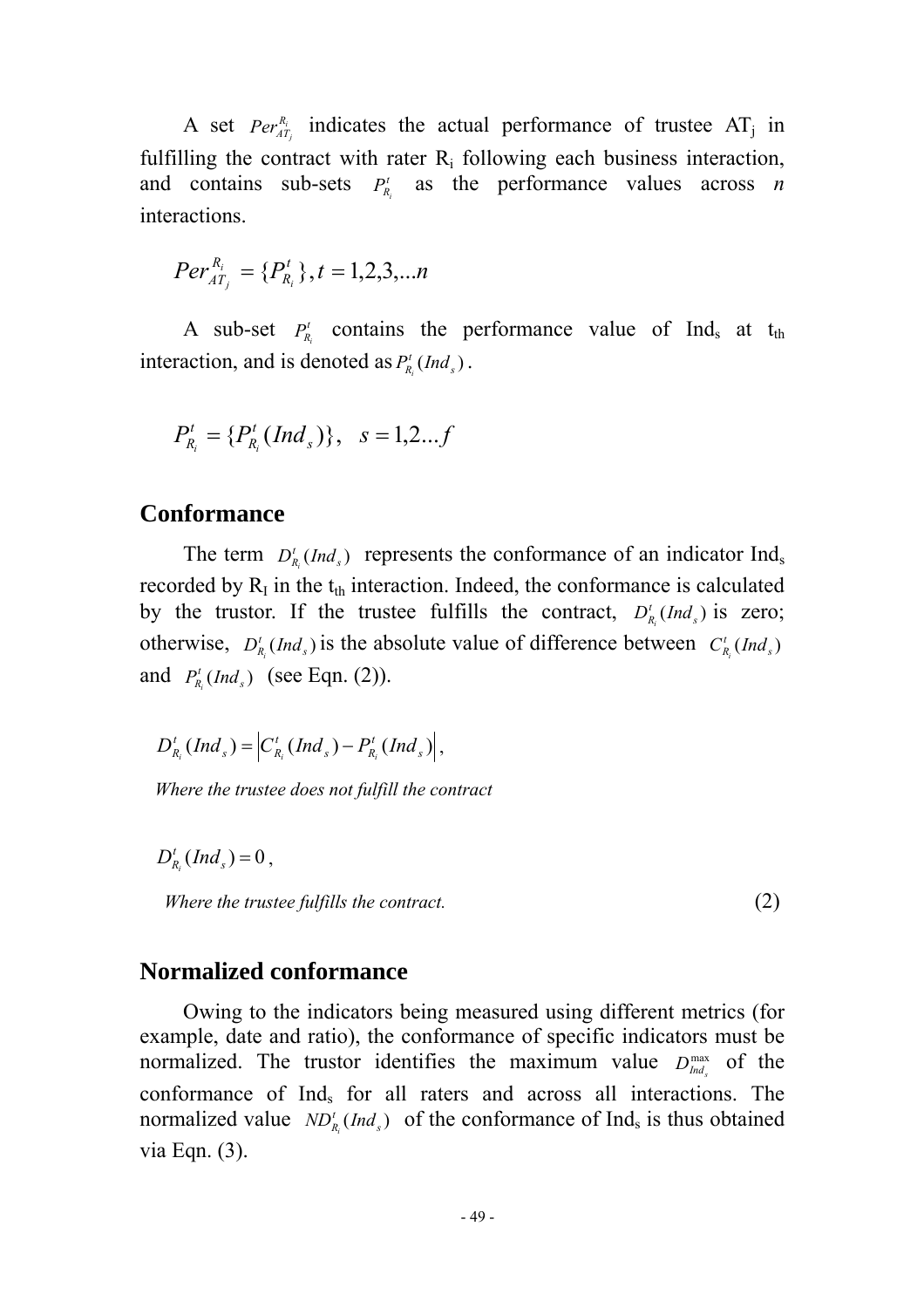$$
D_{Ind_s}^{\max} = \max(D_{R_i}^t(Ind_s)), \quad i = 1, 2...r, t = 1, 2...n, s = 1, 2...f
$$
  
\n
$$
ND_{R_i}^t(Ind_s) = \frac{D_{R_i}^t(Ind_s)}{D_{Ind_s}^{\max}}, \quad i = 1, 2...r, t = 1, 2,...n, s = 1, 2...f
$$
\n(3)

#### **Time decay**

Trustee behavior may change over time. The time decay factor  $\lambda$  is thus considered and older testimonies are assigned less weight than more recent feedback. The normalized conformance  $ND_{R_i}^t(Ind_s)$  produced by a time decay factor  $\lambda$  for a specific indicator Ind<sub>s</sub> and a specific rater R<sub>i</sub> at the  $t_{th}$  interaction, and the term  $TND_{R_i}^t(Ind_s)$  is obtained using Eqn. (4). The  $t_r$  represents the time of the  $t_{th}$  interaction, and  $t_c$  represents current time.

$$
TND_{R_i}^t(Ind_s) = \lambda^{t_r-t_c} \times ND_{R_i}^t(Ind_s), \text{ where } 0 < \lambda \le 1
$$
 (4)

### **Derive the competence reputation and initial trust**

The  $\overline{Ind}_{s}^{R_i}$  denotes an arithmetic mean of a specific indicator Ind<sub>s</sub> for  $R_i$  across all interactions (see Eqn. (5)).

$$
\overline{Ind}_{s}^{R_{i}} = \frac{\sum_{t=1}^{n} (1 - TND_{R_{i}}^{t} (Ind_{s}))}{n}, \quad t = 1, 2...n
$$
 (5)

The competence reputation  $Z^{R_i}$  of the trustee rated by specific rater  $R_i$  is obtained as the sum of the weighted  $\overline{Ind}_{s}^{R_i}$  (see Eqn. (6)).

$$
Z^{R_i} = \sum_{s=1}^{f} W_s \times \overline{Ind}^{R_i}_s, \quad s = 1, 2, \dots, f, \quad where \quad \sum_{s=1}^{f} W_s = 1 \tag{6}
$$

The competence initial trust  $Comp_{AT_i}$  for the trustee  $AT_j$  interacting with rater  $R_i$  is obtained using Eqn. (7). The *Nwr*<sup>R<sub>IT</sup></sub> was obtained using</sup> Eqn. (1) and the  $Z^{R_i}$  was obtained via Eqn. (6).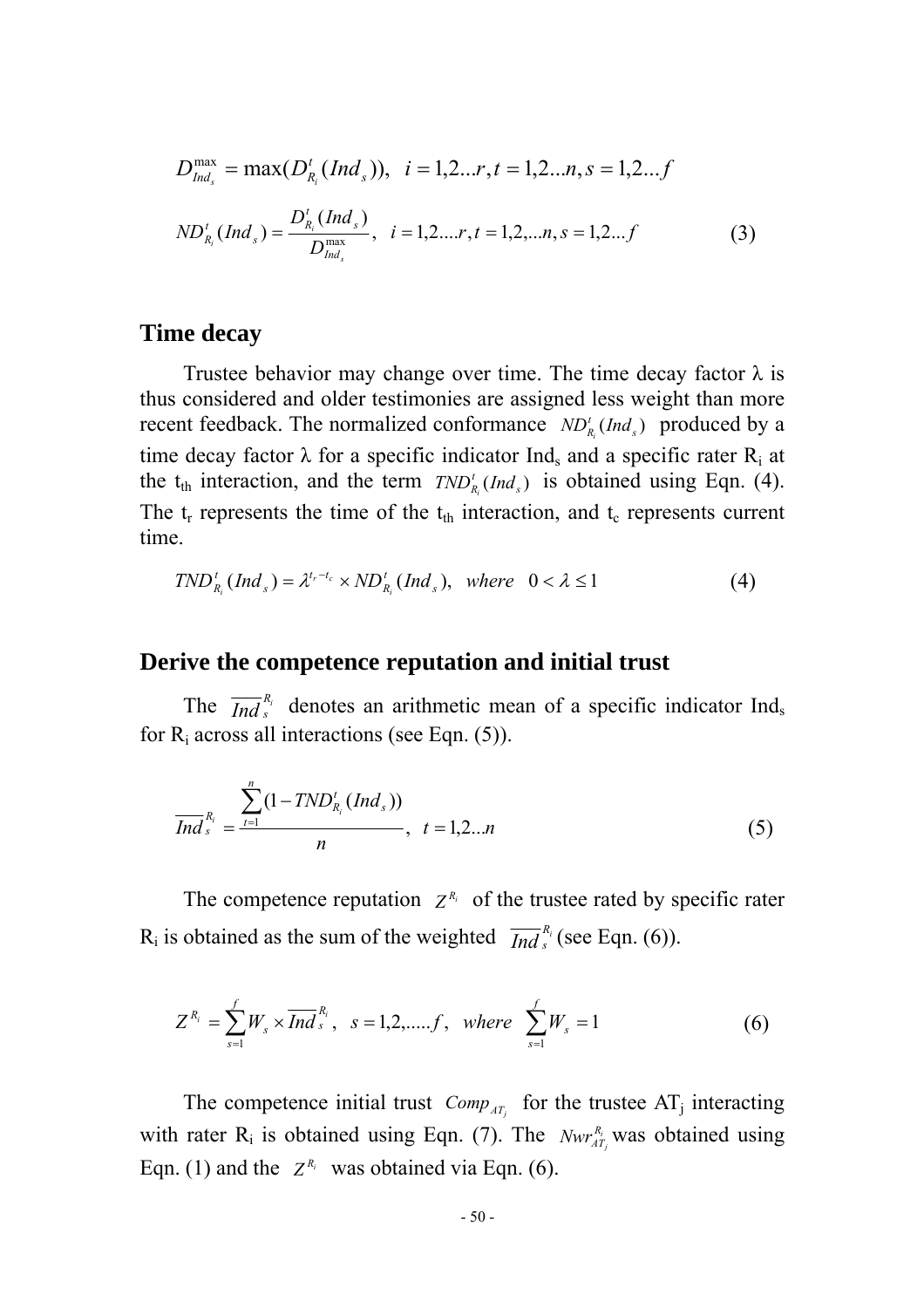Comp<sub>AT<sub>j</sub></sub> = 
$$
\frac{\sum_{i=1}^{r} Nwr_{AT_j}^{R_i} \times Z_{AT_j}^{R_i}}{\sum_{i=1}^{r} Nwr_{AT_j}^{R_i}}, \quad i = 1, 2...r, \quad j = 1, 2...k
$$
 (7)

### **3.4.3.2 To Aggregate the Initial Trust of Goodwill**

One obstacle to implement a collaborative supply chain environment is the lack of goodwill among participants in sharing sensitive information. The process to derive goodwill initial trust was described as: First, the subjective ratings of goodwill indicators are collected and the testimonies are then processed by filtering out unfair ratings of extremely high or low and dealing with time decay. Subsequently, the subjective ratings are transformed into goodwill reputation scores that can be used to derive goodwill trust. Goodwill trust is obtained via the following process:

### **The subjective testimonies**

The set  $AG_{AT_j}^{R_i}$  contains sub-sets  $G_{R_i}^t$  that represent the subjective ratings supplied by rater  $R_i$  to trustee  $AT_i$  across *n* interactions.

$$
AG_{AT_j}^{R_i} = \{G_{R_i}^t\}, \quad t = 1, 2, \dots n
$$

The sub-set  $G_{R_i}^t$  contains the values of goodwill indicators  $GL_{R_i}^t$  *(ind<sub>p</sub>)*, which are rated as [-1, 1] at the  $t_{th}$  interaction. The set *GInd* includes the goodwill indicators previously mentioned during the testimony definition step.

$$
G_{R_i}^t = \{GI_{R_i}^t(ind_p)\}, \quad p = 1, 2, \dots, 7, \quad ind_p \in GInd
$$
  
where

$$
GInd = \{OB, AF, RE, EB, IS, HA, LIP\}
$$

#### **Filter out unfair ratings**

Because of social relationships such as competition or collusion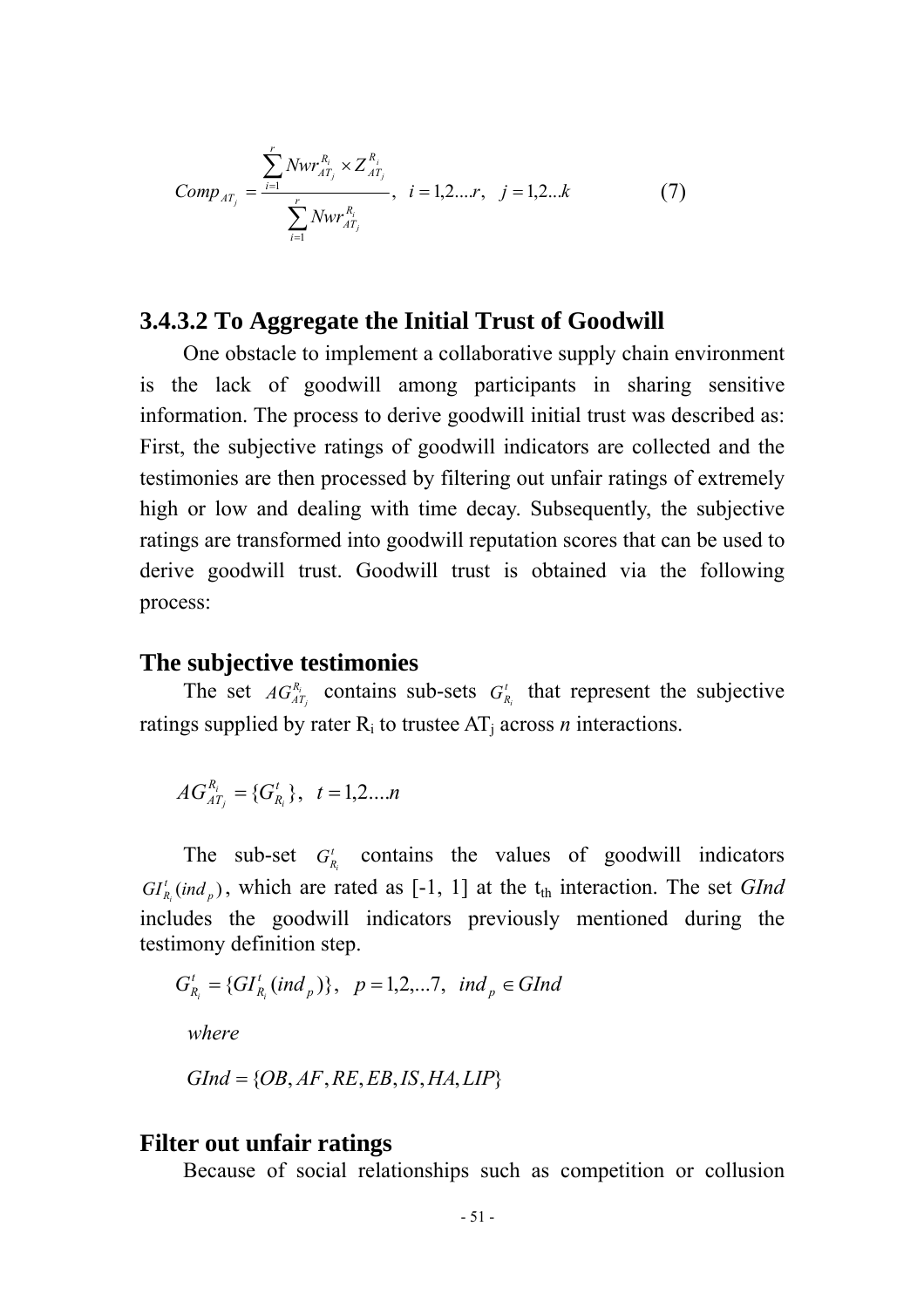between raters and trustees, goodwill rating scores may be unfairly high or low. The rating values of a specific indicator (e.g. such as, information sharing, IS) for all raters and interactions are assumed to be random variables represented in the form of a statistical distribution (e.g. such as, normal distribution). That is, the p values of the left and right tails of the distribution are defined and unfair or extreme values are screened out. Additionally, the set  $FH_{ind_p}$  contains  $FGI_{R_i}^t (ind_p)$  that filtering out unfair ratings or extreme values.

$$
FH_{ind_p} = \{FGI_{R_i}^t (ind_p)\}, \quad t = 1, 2, \dots n, \quad i = 1, 2, \dots r
$$

#### **Time decay**

As competence trust, time decay factor was adopted to derive goodwill trust. While  $FGI_{R_i}^t$  *ind*  $_p$  represented the indicator value after screening out the unfair rating of extreme value, the  $TFGI_{R_i}^t (ind_p)$  is obtained using Eqn. (8).

$$
TFGI_{R_i}^t (ind_p) = \lambda^{t_r - t_c} \times FGI_{R_i}^t (ind_p), \text{ where } 0 < \lambda \le 1
$$
 (8)

The  $\overline{G}_{R_i}^t$  represents the sum of all weighted goodwill indicators for rater  $R_i$ , and is obtained using Eqn. (9).

$$
\overline{G}_{R_i}^t = \sum_{p=1}^7 W_{ind_p} \times TFGI_{R_i}^t (ind_p), \quad p = 1, 2, \dots 7,
$$
  
where 
$$
\sum_{p=1}^7 W_{ind_p} = 1
$$
 (9)

#### **Changeful goodwill reputation**

The definition of trust proposed by Yu and Singh (2000) was adopted, namely that reputation should be difficult to build up, but easy to destroy. The goodwill reputation rated by  $R_i$  at the  $t_{th}$  interaction is defined as  $T_{R_i}^t$  that  $-1 < T_{R_i}^t < 1$  and  $T_{R_i}^0 = 0$ . Goodwill reputation during the next time period is derived based on the goodwill performance during the current period. Table 3.4 lists the change in goodwill reputation. The term  $\overline{G}_{R_i}^{t-1}$  is initially set to zero; additionally, the  $\alpha$  represents positive evidence and the β represents negative evidence. Thus  $\alpha \ge 0$  and  $\beta \le 0$ .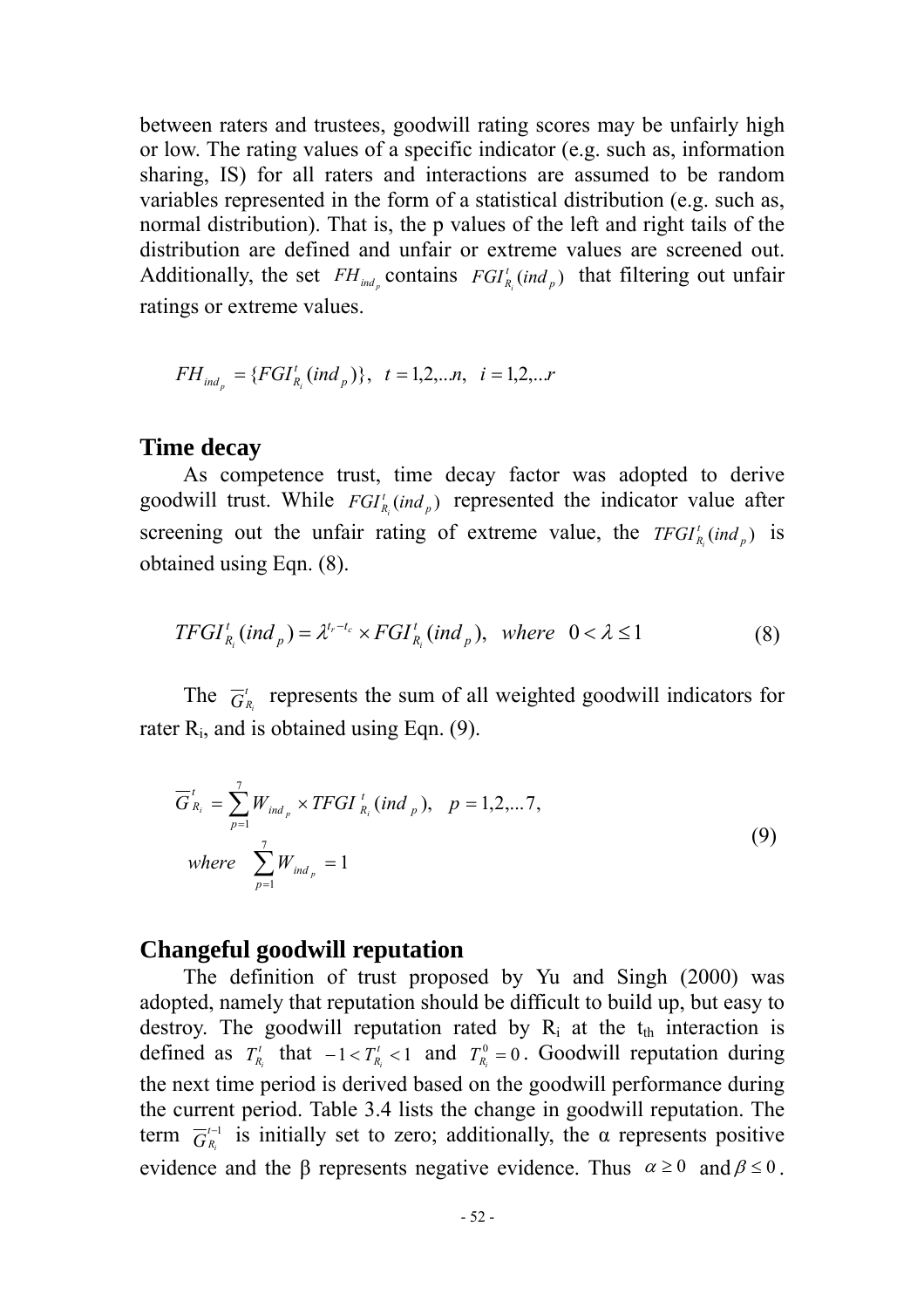If the trustee behaves well during the current time period, they will gain only a small score during the subsequent. On the other hand, if the trustee behaves poorly during the current time period, their reputation score will reduce markedly during the subsequent time period. This scheme may reward trustees who behave well and punish the one who betray their partner. The value of goodwill reputation  $T_{R_i}$  is then transferred as [0, 1] and represented as:

$$
TT_{R_i}^t=\frac{T_{R_i}^t+1}{2}
$$

Table 3.4 The goodwill reputation over time periods

| $\bigvee \vec{G}_{\scriptscriptstyle R_{i-1}}$ | $\geq 0$                                                                                                                                                          |                                                                                                           |
|------------------------------------------------|-------------------------------------------------------------------------------------------------------------------------------------------------------------------|-----------------------------------------------------------------------------------------------------------|
| >0                                             | $T_{R_i}^{t+1} = \overline{G}_k^t + \alpha(1 - \overline{G}_{R_i}^t)$                                                                                             | $T_{R_i}^{t+1} = (\overline{G}_{R_i}^t + \beta)/(1 - \min\{\left \overline{G}_{R_i}^t\right ,  \beta \})$ |
| < 0                                            | $\left  T^{t+1}_{R_i} = \left( \overline{G}'_{{}_{R_i}} + \alpha \right) / (1 - \min \left\{ \left( \overline{G}'_{{}_{R_i}} \right ,  \alpha  \right\}) \right $ | $T_{R_i}^{t+1} = \overline{G}_R^t + \beta(1 + \overline{G}_{R_i}^t)$                                      |
| $= 0$                                          | If $\overline{G}_{R_i}^{i+1} = 1$ , then $T_{R_i}^{i+1} = 1$ ,<br>else $T_{R_i}^{i+1} = \alpha$                                                                   | If $\overline{G}_{R_i}^{t+1}$ = -1, then $T_{R_i}^{t+1}$ = -1,<br>else $T_{R_i}^{t+1} = \beta$            |

#### **Derive goodwill initial trust**

The arithmetic mean of goodwill reputation for Ri across *n* interactions can be obtained via Eqn. (10) (as  $\overline{T}^{R_i}$ ).

$$
\overline{T}^{R_i} = \frac{\sum_{t=1}^n TT_{R_i}^t}{n}, \quad t = 1, 2...n
$$
\n(10)

Finally, the goodwill initial trust  $GW_{AT_i}$  for trustee AT<sub>j</sub> is obtained by Eqn. (11). The *Nwr*<sup>R<sub>I</sup></sub> is obtained by Eqn. (1) and  $\overline{T}^{R_i}$  is obtained by</sup> Eqn. (10).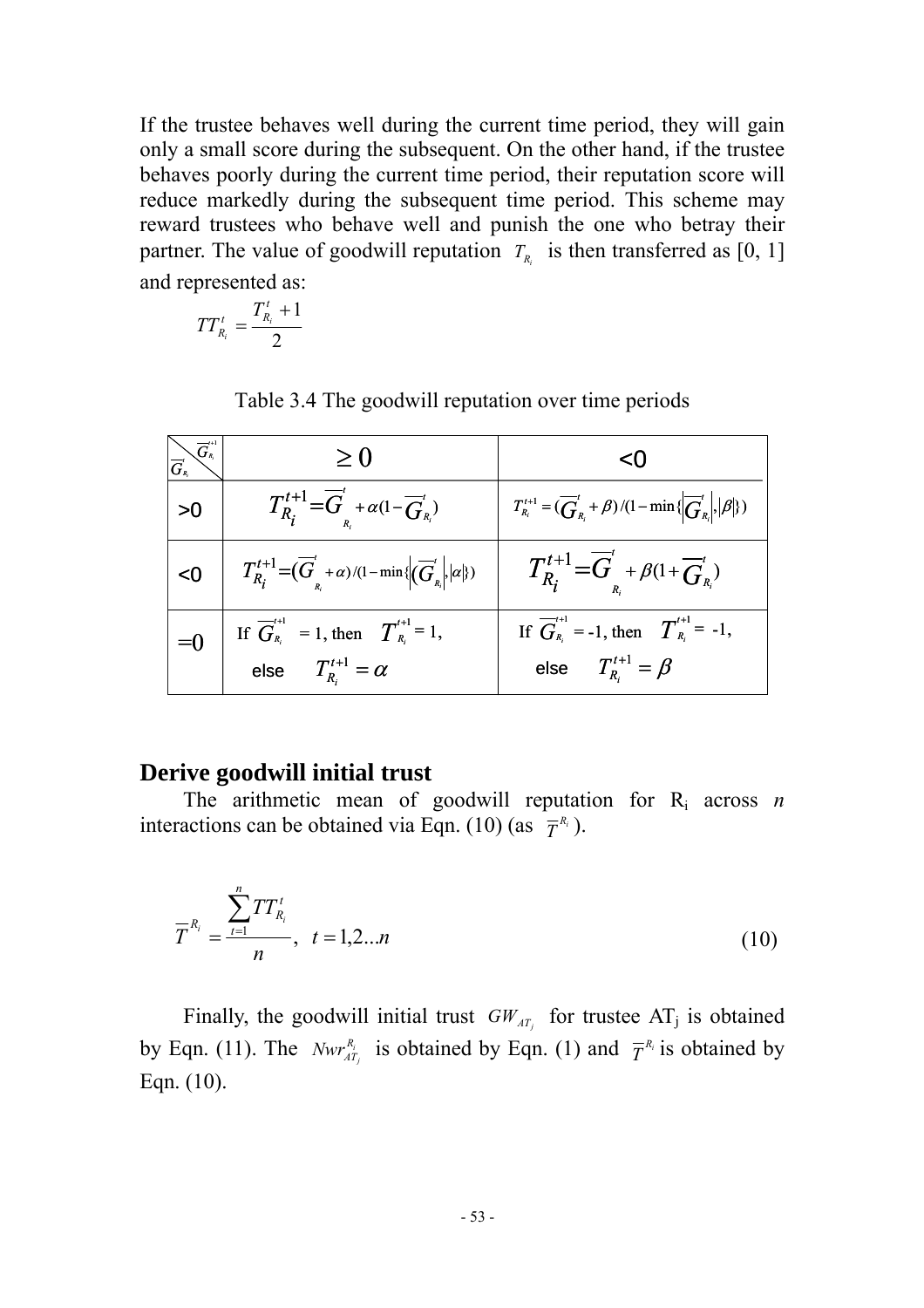$$
GW_{AT_j} = \frac{\sum_{i=1}^{r} Nwr_{AT_j}^{R_i} \times \overline{T}_{AT_j}^{R}}{\sum_{i=1}^{r} Nwr_{AT_j}^{R_i}}, \quad i = 1, 2...r, j = 1, 2...k
$$
 (11)

### **3.4.3.3 To derive the predictability Initial Trust**

Predictability trust implies consistent behavior of trading partner and indicates partner reliability. This study thus defines predictability trust as being derived from the predictability of competence and goodwill. The competence predictability is derived from variance of competence reputation, and goodwill predictability is derived from variance of goodwill reputation. The ultimate aim of this method is to identify a collaborative partner with high initial trust of competence and goodwill and low variance of performance.

#### **To obtain the competence predictability**

The  $\overline{Ind}_s$  is an arithmetic mean of an indicator Ind<sub>s</sub> for all raters across all interactions. Moreover, the  $Var(Ind<sub>s</sub>)$  denotes the variance of competence reputation, and the competence predictability  $Preed_{\textit{comp}_{AT_i}}$ was the sum of weighted  $Var(Ind_s)_{AT_s}$  (see Eqn. (12)).

$$
\overline{Ind}_{s}=\frac{\sum_{i=1}^{r}\overline{Ind}_{s}^{R_{i}}}{r}, i=1,2...r
$$

$$
Var(Ind_{s}) = \frac{\sum_{i=1}^{r} (\overline{Ind}_{s}^{R_{i}} - \overline{Ind}_{s})^{2}}{r-1}, \quad i = 1, 2, \dots r
$$

$$
\Pr ed\_{Comp_{AT_j}} = \sum_{s=1}^{f} W_s \times Var(Ind_s)_{AT_j}, \quad s = 1, 2, \dots, f,
$$
\n
$$
where \sum_{s=1}^{f} W_s = 1
$$
\n(12)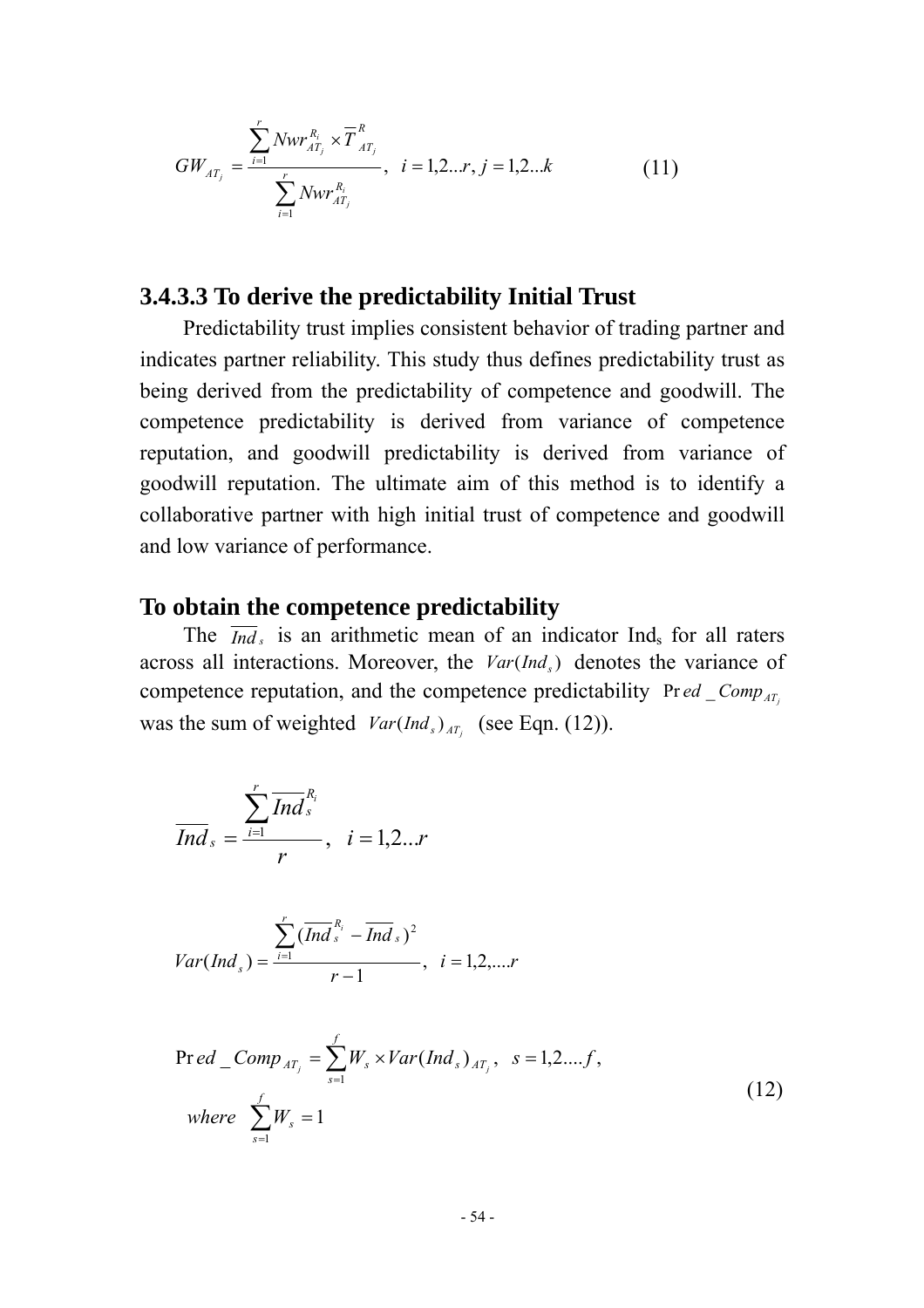#### **To obtain the goodwill predictability**

The  $\mu^{R_i}$  equals  $\overline{T}^{R_i}$  (see Eqn. (10)), and the term  $Var^{R_i}$  indicates the variance of goodwill reputation rated by  $R_i$ . Finally, the goodwill predictability  $Pr ed_GW_{AT}$  was obtained by the sum of the weighted  $Var^{R_i}$  (see Eqn. 13):

$$
\mu^{R_i}=\overline{T}^{R_i},\quad i=1,2,...r
$$

$$
Var^{R_i} = \frac{\sum_{t=1}^{n} (TT_{R_i}^t - \mu^{R_i})^2}{n-1}, \quad t = 1, 2...n
$$

$$
\Pr ed\_GW_{AT_j} = \sum_{i=1}^{r} Nwr_{AT_j}^{R_i} \times Var_{AT_j}^{R_i}, \ \ i = 1, 2, ....r \tag{13}
$$

#### **Derive predictability initial trust**

The predictability of competence and goodwill were aggregated to yield predictability initial trust *Pred<sub>AT<sub>i</sub>*</sub> for trustee AT<sub>j</sub> (see Eqn. (14)).

$$
\text{Pred}_{AT_j} = 1 - (W_c \times \text{Pred\_Comp}_{AT_j} + W_g \times \text{Pred\_GW}_{AT_j})
$$
\n
$$
\text{where} \quad W_c + W_g = 1 \tag{14}
$$

### **3.4.3.4 To Obtain the Initial Trust Score**

For the trustor maybe does not know the trustees or has little information about the trustees in a new business opportunity  $\alpha$ , the trust is derived from the testimonies obtained from referral networks. We define the initial trust as a function contains three parameters: competence, goodwill, and predictability, and it is expressed as: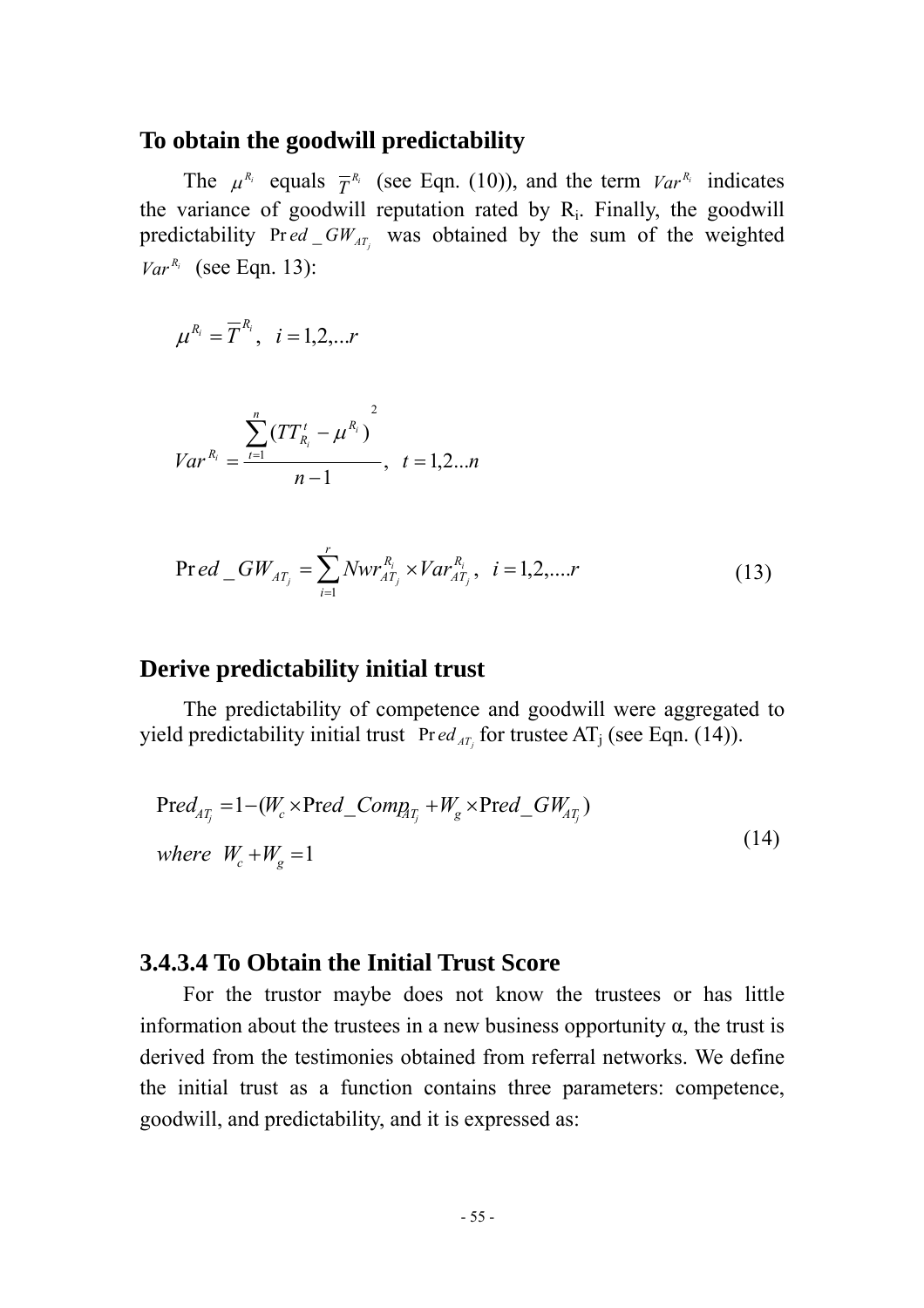*Initial trust*  $(a) = f$  (*competence, predictability, goodwill*)

The initial-trust  $dt_{AT}(\alpha)$  was obtained by Eqn. (15). That is, the trustee with unstable performance in competence and goodwill, as low level of  $Pred_{AT}$ , will obtain the low level of initial trust.

$$
dt_{AT_j}(\alpha) = (W_c \times Comp_{AT_j} + W_g \times GW_{AT_j}) \times \text{Pred}_{AT_j}
$$
  
where  $W_c + W_g = 1$  (15)

As aforementioned, the value of  $Comp_{AT_j}$ ,  $GW_{AT_j}$  and  $Pred_{AT_j}$  are in the range of [0, 1], and we deduce that  $dt_{AT}(\alpha)$  is also ranged as [0, 1].

Moreover, the maximum value of  $dt_{AT}(\alpha) = 1$  occurs when the variables  $Comp_{AT_j}$ ,  $GW_{AT_j}$  and  $Pred_{AT_j}$  was set to one. On the other hand, the minimum value of  $dt_{AT}(\alpha) = 0$  occurs when the value of variables  $Comp_{AT_i}$  and  $GW_{AT_i}$  equal to zero.

We may conclude that the trustee obtains extremely high initial trust when he performed consistently well with his collaborative partners, but get extremely low initial trust when he performed consistently poor with his partners. In addition, the trustee with unstable performance (e.g., high variance of competence and goodwill) will obtain the low level of derived trust.

### **3.4.4 Collaboration Threshold**

When the trustor agent obtains the initial trust of all trustees, the question emerges: Is the trustee with highest level of initial trust qualified to collaborate with. Here, the concept of collaboration threshold was introduced for deriving the initial trust. If the score of initial trust of the best trustee reaches the collaboration threshold, collaboration occurs; else, the collaboration will not occur (see Eqn. (16)). In addition, the collaboration threshold guarantees that the trustor selects a qualified partner.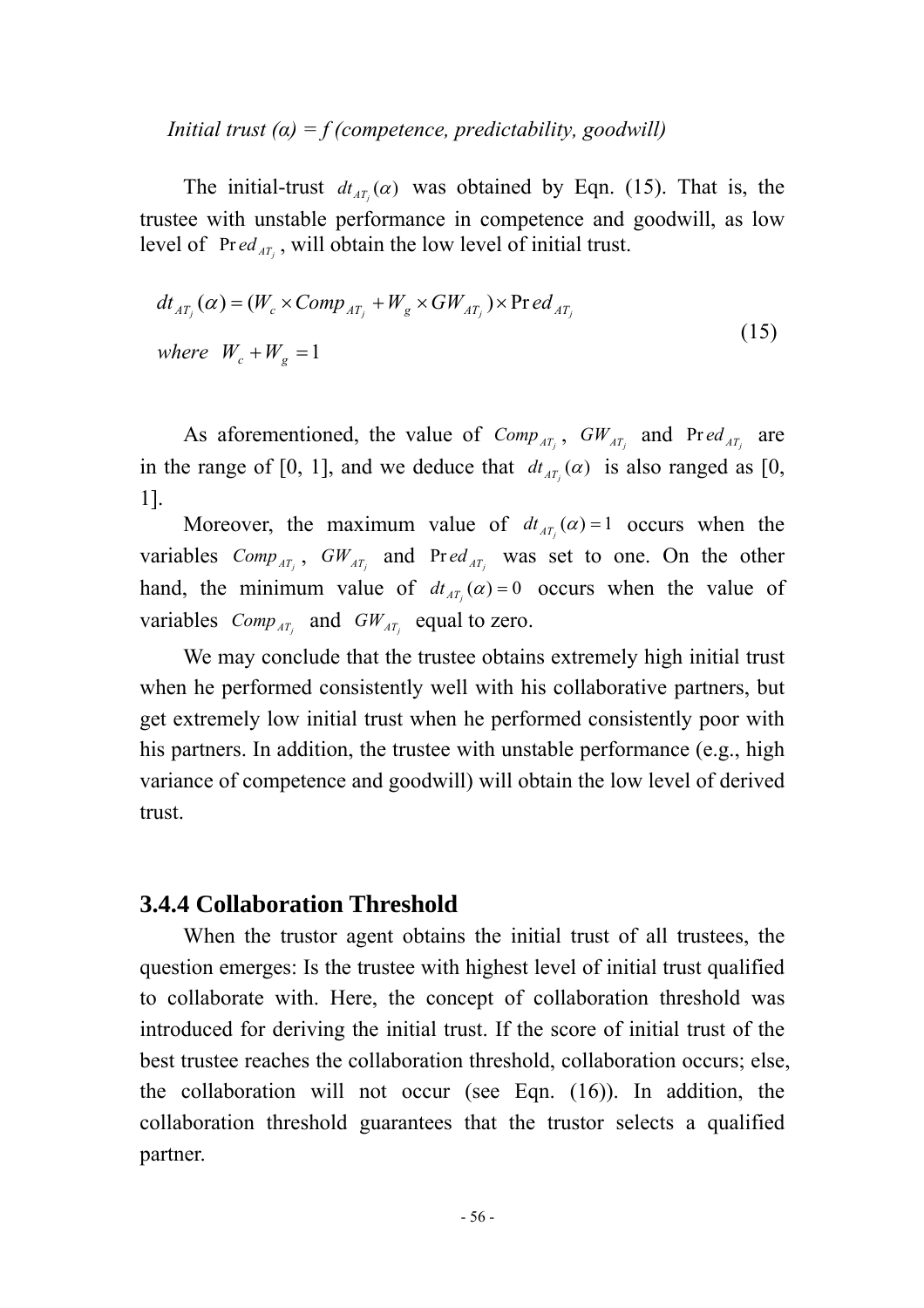Marsh (1994) defined the variable elements of cooperation threshold includes: (1) perceived risk, (2) importance, (3) perceived competence, and (4) situational trust. In this study, the collaboration threshold was defined before the process of partner selection, so it lacks the information of perceived competence and situational trust of trustees. Therefore, the "perceived risk" and "importance" were adopted to be the variable elements of collaboration threshold. The variable of perceived risk (as Risk ( $\alpha$ )) and importance (as Imp  $(\alpha)$ ) are ranged as [0, 1], and the notation α denotes the new business opportunity. Thus, the collaboration threshold was determined as (see Eqn. (17)):

$$
collaboration\_threshold(\alpha) = Risk(\alpha) \times Im p(\alpha)
$$
 (17)

The Equation (17) shows that if the risk and importance of new opportunity are both equal to zero, the collaboration threshold is equal to zero. On the contrary, if the risk and importance are both equal to 1, the threshold is equal to 1. For example, the *Risk* ( $\alpha$ ) = 0.4 and *Imp* ( $\alpha$ ) = 0.8, and then the *collaboration* threshold ( $\alpha$ ) = 0.32.

### **3.5 Numerical Example**

For illustrating the testimony aggregation step of the RBPS model, this study makes up objective and subjective testimonies as transaction records recorded by raters for a specific trustee and calculate the initial trust; thus. First, the objective testimonies contain the contract value and performance value of indicators. Accordingly, the difference of the values of contract and performance were calculated, and the conformance and normalized conformance were obtained. Then, the scores of competence initial trust were derived. Second, the subjective testimonies contain values of goodwill indicators across all time periods. Accordingly, the changeable goodwill reputations and the score of goodwill initial trust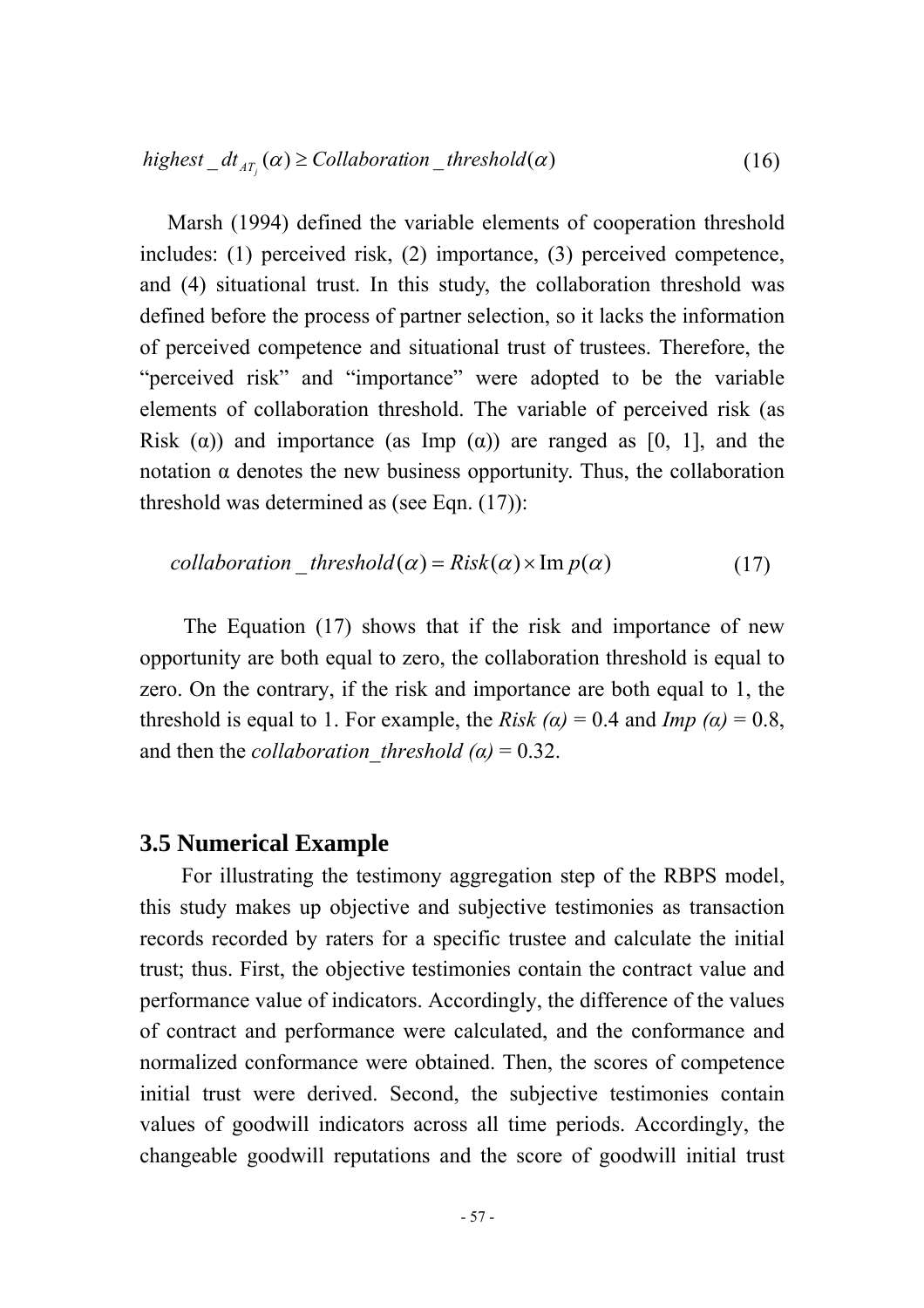were derived. Third, the variance of reputation scores of competence and goodwill was obtained, and the predictability initial trust was derived. Finally, the scores derived from the initial trust of competence, predictability, and goodwill were aggregated that lead to the scores of initial trust of the trustees.

# **3.5.1 To Obtain Competence Initial Trust**

## **Objective Testimony**

The trustor obtained objective testimonies that include the contract testimony (CT) and performance testimony (PT) of trustees (e.g., trustee a as  $AT_a$  and trustee b as  $AT_b$ ). Meanwhile, the raters (e.g., rater 1 as  $R_I$ ) and rater 2 as  $R_2$ ) measured the fulfillment of contracts performed by the trustee using the indicators (e.g., quality (*Qt*), order fill rate (*Of*r), and order fulfill lead time (*Oflt*)). The trustee and the rater had an interaction history for *t* number of times. Table 3.5 shows the CT and PT for *ATa* rated by  $R_1$  and  $R_2$ . The term  $CT_{R_1}$  denotes the contract testimonies recorded by  $R_1$  at  $t_{th}$  interaction, while  $PT'_{R_2}$  represents the performance testimonies recorded by  $R_2$  at  $t_{th}$  interaction.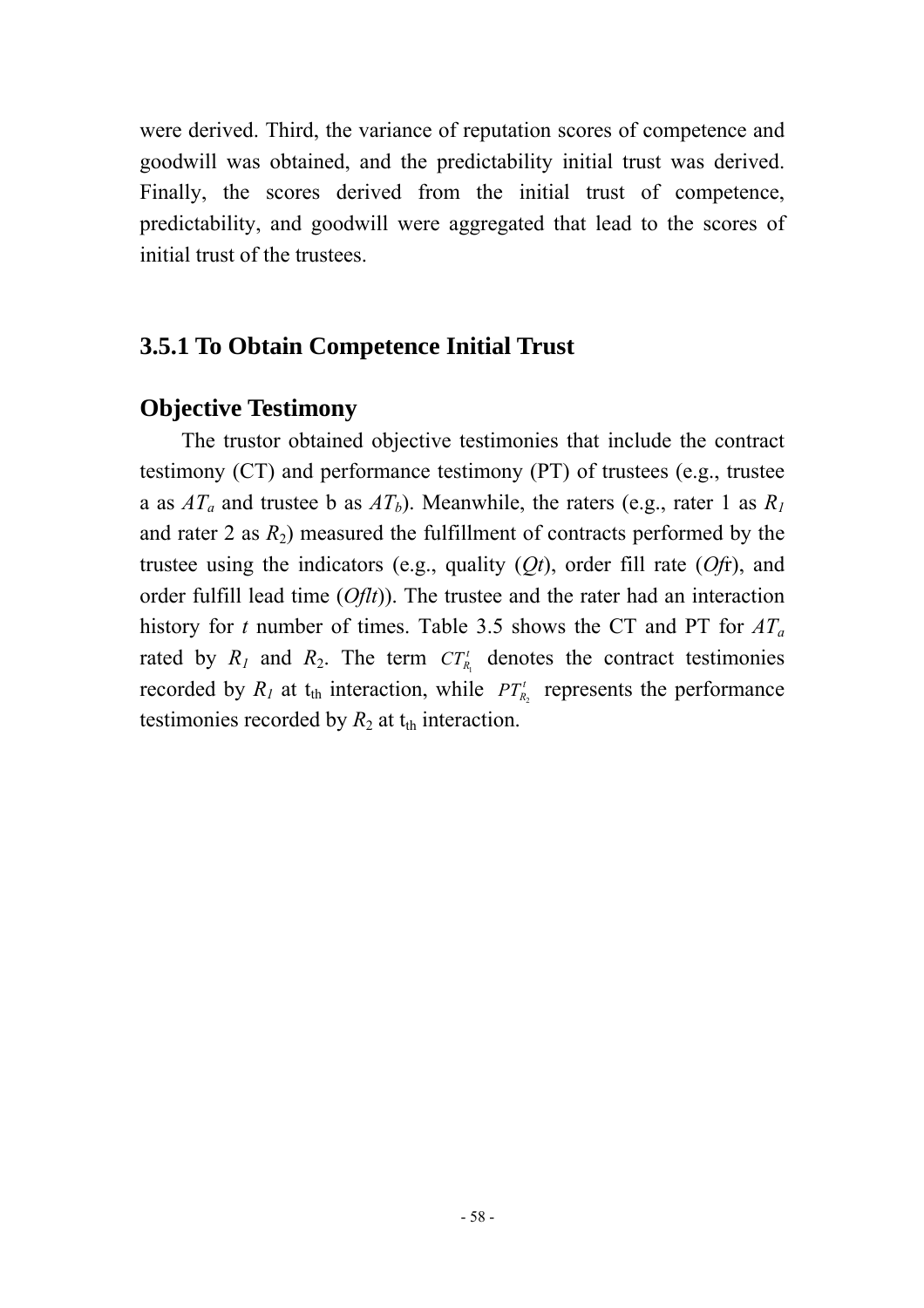|       | Trustee 'a' $(AT_a)$                                                        |      |      |      |  |       |                                        |      |      |      |
|-------|-----------------------------------------------------------------------------|------|------|------|--|-------|----------------------------------------|------|------|------|
| Rater | Indicators<br>Contract<br>/performance                                      | Qt   | Ofr  | Oflt |  | Rater | Indicators<br>Contract<br>/performance | Qt   | Ofr  | Oflt |
|       | $CT^t_{R_1}$                                                                | 0.95 | 0.95 | 10   |  |       | $CT^t_{R_2}$                           | 0.95 | 0.95 | 10   |
|       |                                                                             | 0.96 | 0.98 | 9    |  | $R_2$ | $PT_{R_2}^t$                           | 0.92 | 0.92 | 8    |
|       | $\frac{PT_{R_{\scriptscriptstyle1}}^t}{CT_{R_{\scriptscriptstyle1}}^{t+1}}$ | 0.95 | 0.95 | 10   |  |       | $CT_{R_2}^{t+1}$<br>$PT_{R_2}^{t+1}$   | 0.95 | 0.95 | 10   |
|       |                                                                             | 0.94 | 0.94 | 11   |  |       |                                        | 0.94 | 0.94 | 12   |
|       | $\frac{PT_{R_{1}}^{t+1}}{CT_{R_{1}}^{t+2}}$                                 | 0.95 | 0.95 | 10   |  |       | $CT_{R_2}^{t+2}$<br>$PT_{R_2}^{t+2}$   | 0.95 | 0.95 | 10   |
| $R_1$ |                                                                             | 0.93 | 0.93 | 12   |  |       |                                        | 0.92 | 0.92 | 14   |
|       | $\frac{PT_{R_{1}}^{t+2}}{CT_{R_{1}}^{t+3}}$                                 | 0.95 | 0.95 | 10   |  |       | $\overline{CT_{R_2}^{t+3}}$            | 0.95 | 0.95 | 10   |
|       |                                                                             | 0.92 | 0.92 | 13   |  |       | $PT_{R_2}^{t+3}$                       | 0.9  | 0.9  | 16   |
|       | $\frac{PT_{R_1}^{t+3}}{CT_{R_1}^{t+4}}$                                     | 0.95 | 0.95 | 10   |  |       | $CT_{R_2}^{t+4}$                       | 0.95 | 0.95 | 10   |
|       | $PT_{R_1}^{t+4}$                                                            | 0.91 | 0.91 | 14   |  |       | $PT_{R_2}^{t+4}$                       | 0.88 | 0.88 | 18   |

### Table 3.5 The raw objective testimonies

## **Conformance**

The trustor calculates the conformance that measures the difference between CT and PT. If the trustee fulfilled the contract, the conformance is zero; otherwise the conformance is the absolute value of the difference between CT and PT (see Table 3.6, based on Eqn. (2)).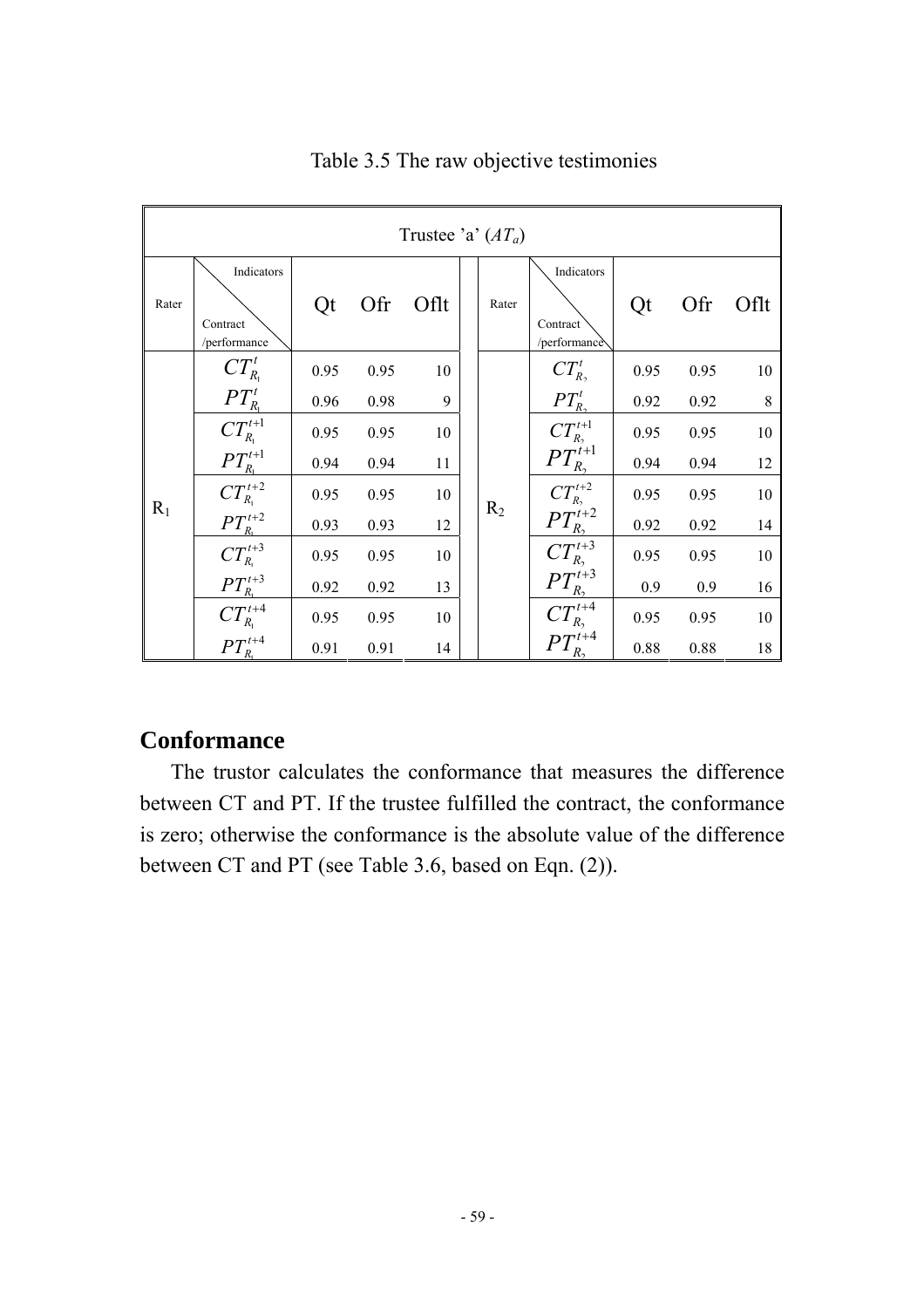| Raters | Indicators<br>conformance                              | Qt   | Ofr  | Oflt             |
|--------|--------------------------------------------------------|------|------|------------------|
|        | $D_{R1}^t$                                             | 0    | ∩    | 0                |
|        | $D_{R1}^{t+1}$                                         | 0.01 | 0.01 | 1                |
| $R_1$  | $D_{R1}^{t+2}$                                         | 0.02 | 0.02 | $\overline{2}$   |
|        | $D_{R1}^{t+3}$                                         | 0.03 | 0.03 | $\overline{3}$   |
|        | $D_{R1}^{t+4}$                                         | 0.04 | 0.04 | $\overline{4}$   |
|        | $D_{\scriptscriptstyle R2}^t$                          | 0    | 0.95 | $\boldsymbol{0}$ |
|        | $D_{\scriptscriptstyle{R2}}^{\scriptscriptstyle{t+1}}$ | 0.01 | 0.01 | $\overline{2}$   |
| $R_2$  | $D_{R2}^{t+2}$                                         | 0.03 | 0.03 | $\overline{4}$   |
|        | $D_{R2}^{t+3}$                                         | 0.05 | 0.05 | 6                |
|        | $D_{\underline{R2}}^{t+4}$                             | 0.07 | 0.07 | 8                |

Table 3.6 The conformance of two raters

## **Normalized Conformance**

Owing to the indicators being measured by different metrics (for example, date and ratio), the conformance of a specific indicator must be normalized. Table 3.7 lists the normalized conformance ND for the indicators based on Equation (3)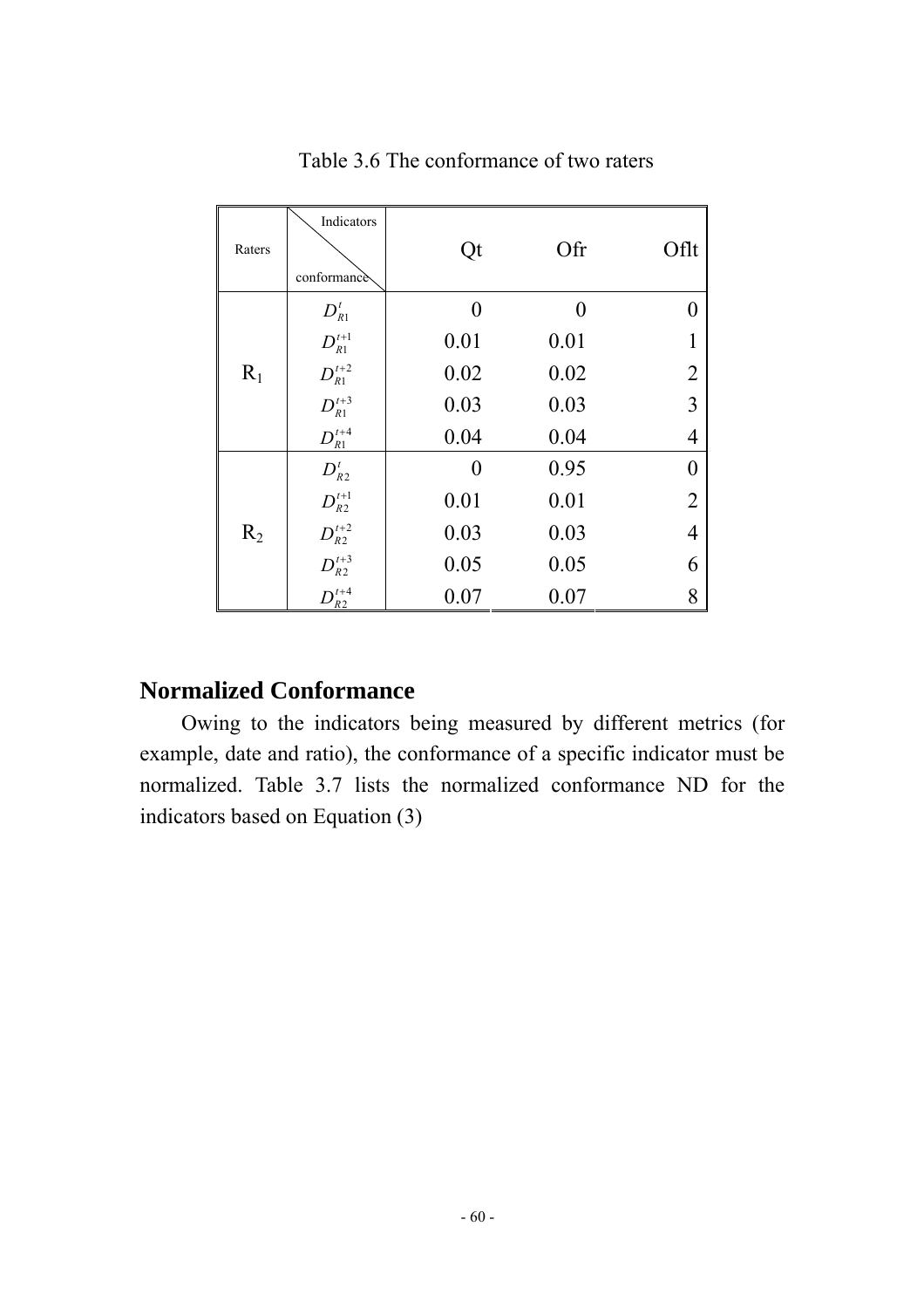| Raters | Indicators<br>Normali <sub>zed</sub><br>conformance | Qt   | Ofr  | Oflt |
|--------|-----------------------------------------------------|------|------|------|
|        | $ND_{R1}^t$                                         | 0.00 | 0.00 | 0.00 |
|        | $ND_{R1}^{t+1}$                                     | 0.14 | 0.14 | 0.13 |
| $R_1$  | $ND_{R1}^{t+2}$                                     | 0.29 | 0.29 | 0.25 |
|        | $ND_{R1}^{t+3}$                                     | 0.43 | 0.43 | 0.38 |
|        | $ND_{R1}^{t+4}$                                     | 0.57 | 0.57 | 0.50 |
|        | $ND_{R2}^t$                                         | 0.00 | 0.00 | 0.00 |
|        | $ND_{R2}^{t+1}$                                     | 0.14 | 0.14 | 0.25 |
| $R_2$  | $ND_{R2}^{t+2}$                                     | 0.43 | 0.43 | 0.50 |
|        | $ND_{R2}^{t+3}$                                     | 0.71 | 0.71 | 0.75 |
|        | $ND_{R2}^{t+4}$                                     | 1.00 | 1.00 | 1.00 |

Table 3.7 The normalized conformance of two raters

# **Derive Competence Initial Trust**

The term  $\overline{Ind}_{s}^{R_i}$  denotes the arithmetic mean of indicator  $Ind_s$  about  $ND_{R_i}$  across all interactions and all raters (see Eqn. (5)). The competence reputation  $z^{R_i}$  then be obtained by Eqn. (6) (see Table 3.8).

|                              | Qt    | Ofr                 | Oflt  | notes |
|------------------------------|-------|---------------------|-------|-------|
| $\overline{Ind}_{s}^{R_{1}}$ | 0.714 | 0.714               | 0.748 |       |
| $Z^{R_1}$                    |       | $W_s = \frac{1}{3}$ |       |       |
| $\overline{Ind}^{R_2}_s$     | 0.544 | 0.544               | 0.5   |       |
| $Z^{R_2}$                    |       | $W_s = \frac{1}{3}$ |       |       |

Table 3.8 The summary of *Ind*<sub>s</sub><sup>*R<sub>i</sub>*</sup> and  $z^{R_i}$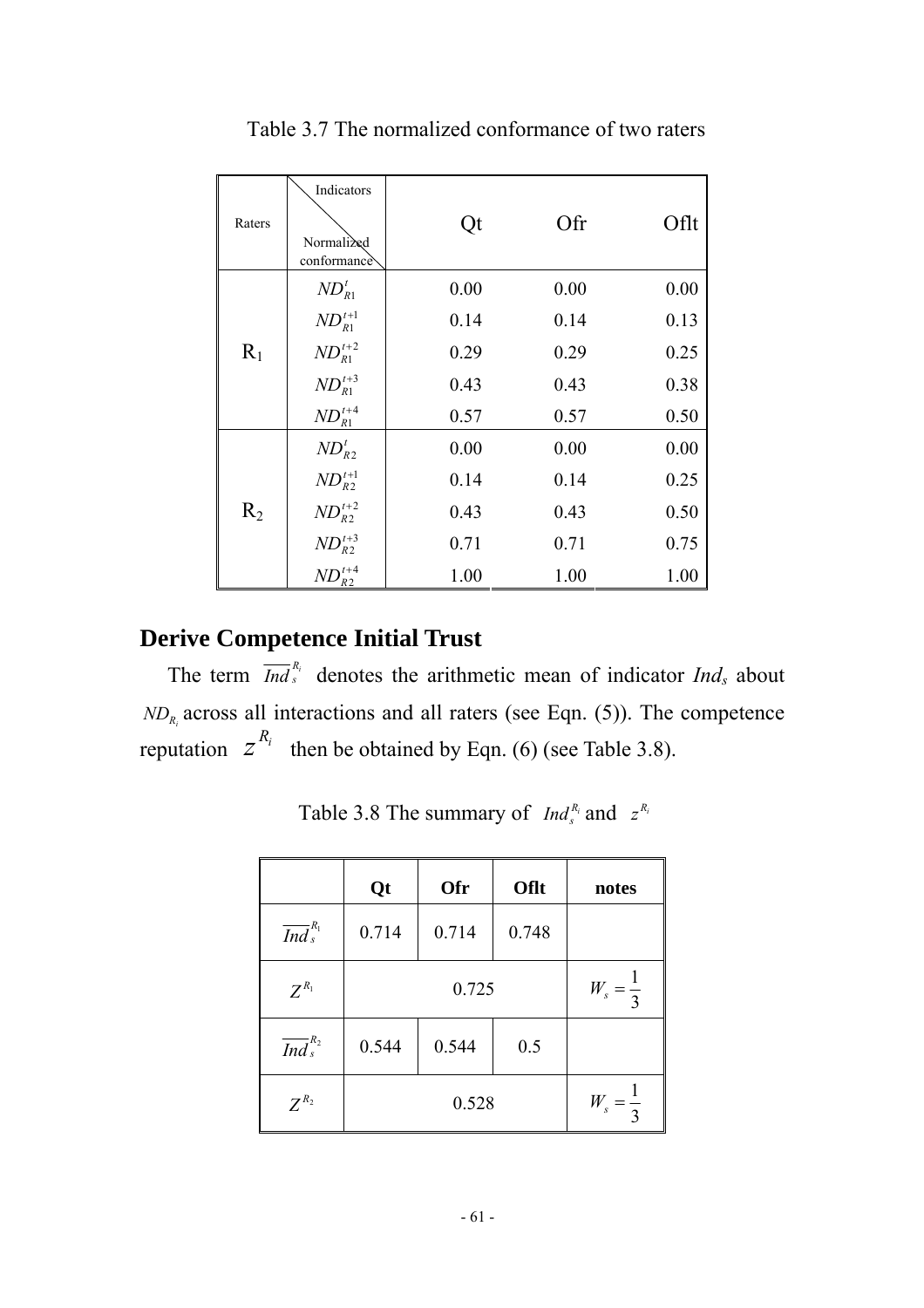The competence trust of  $AT_j$  (e.g.,  $Comp_{AT_j}$ ) was derived via Eqn. (7), where  $Nwr_{AT_j}^{R_i}$  was obtained during the previously mentioned testimony propagation step. For the study example, the normalized weights were set as *Nwr*<sup>*n*</sup><sub>*AT<sub>a</sub>*</sub> =1 and *Nwr*<sup>*n*<sub>*AT<sub>a</sub>*</sub> =0.5, and the competence trust of  $AT_a$  (as</sup>  $Comp_{AT}$ ) was then obtained as:

 $Comp_{AT_a} = (0.725 \times 1 + 0.528 \times 0.5)/1 + 0.5 = 0.66$ 

## **3.5.2 To Obtain Goodwill Initial Trust**

#### **Subjective Testimony**

The subjective testimonies listed in Table 3.9 include seven indicators, previously mentioned in the testimony definition step, of goodwill (as *GI*) rated by *R1* and *R2* across numerous interactions. The weights of each indicator were set to be equal, and the sum of weighted indicators for  $R_i$  over  $t_{\text{th}}$  interaction (as  $\overline{G}_{R_i}^t$ ) was derived based on Eqn. (9).

| <b>Raters</b> |                   | <b>OB</b>        | AF               | <b>RE</b>        | EB               | <b>IS</b>        | HA               | <b>LIP</b>       | $G_{R_i}$      |
|---------------|-------------------|------------------|------------------|------------------|------------------|------------------|------------------|------------------|----------------|
|               | $GI_{R_1}^t$      | 0.3              | 0.3              | 0.3              | 0.3              | 0.3              | 0.3              | 0.3              | 0.3            |
|               | $GI'^{t+1}_{R_1}$ | 0.4              | 0.4              | 0.4              | 0.4              | 0.4              | 0.4              | 0.4              | 0.4            |
| $R_1$         | $GI_{R_1}^{t+2}$  | $-0.2$           | $-0.2$           | $-0.2$           | $-0.2$           | $-0.2$           | $-0.2$           | $-0.2$           | $-0.2$         |
|               | $GI_{R_1}^{t+3}$  | $-0.4$           | $-0.4$           | $-0.4$           | $-0.4$           | $-0.4$           | $-0.4$           | $-0.4$           | $-0.4$         |
|               | $GI_{R_1}^{t+4}$  | 0.8              | 0.8              | 0.8              | 0.8              | 0.8              | 0.8              | 0.8              | 0.8            |
|               | $GI_{R_2}^t$      | $-0.4$           | $-0.4$           | $-0.4$           | $-0.4$           | $-0.4$           | $-0.4$           | $-0.4$           | $-0.4$         |
|               | $GI_{R_2}^{t+1}$  | $-0.2$           | $-0.2$           | $-0.2$           | $-0.2$           | $-0.2$           | $-0.2$           | $-0.2$           | $-0.2$         |
| $R_2$         | $GI_{R_2}^{t+2}$  | $\boldsymbol{0}$ | $\boldsymbol{0}$ | $\boldsymbol{0}$ | $\boldsymbol{0}$ | $\boldsymbol{0}$ | $\boldsymbol{0}$ | $\boldsymbol{0}$ | $\overline{0}$ |
|               | $GI'^{+3}_{R_2}$  | 0.4              | 0.4              | 0.4              | 0.4              | 0.4              | 0.4              | 0.4              | 0.4            |
|               | $GI_{R_2}^{t+4}$  | 0.8              | 0.8              | 0.8              | 0.8              | 0.8              | 0.8              | 0.8              | 0.8            |

Table 3.9 The raw subjective testimonies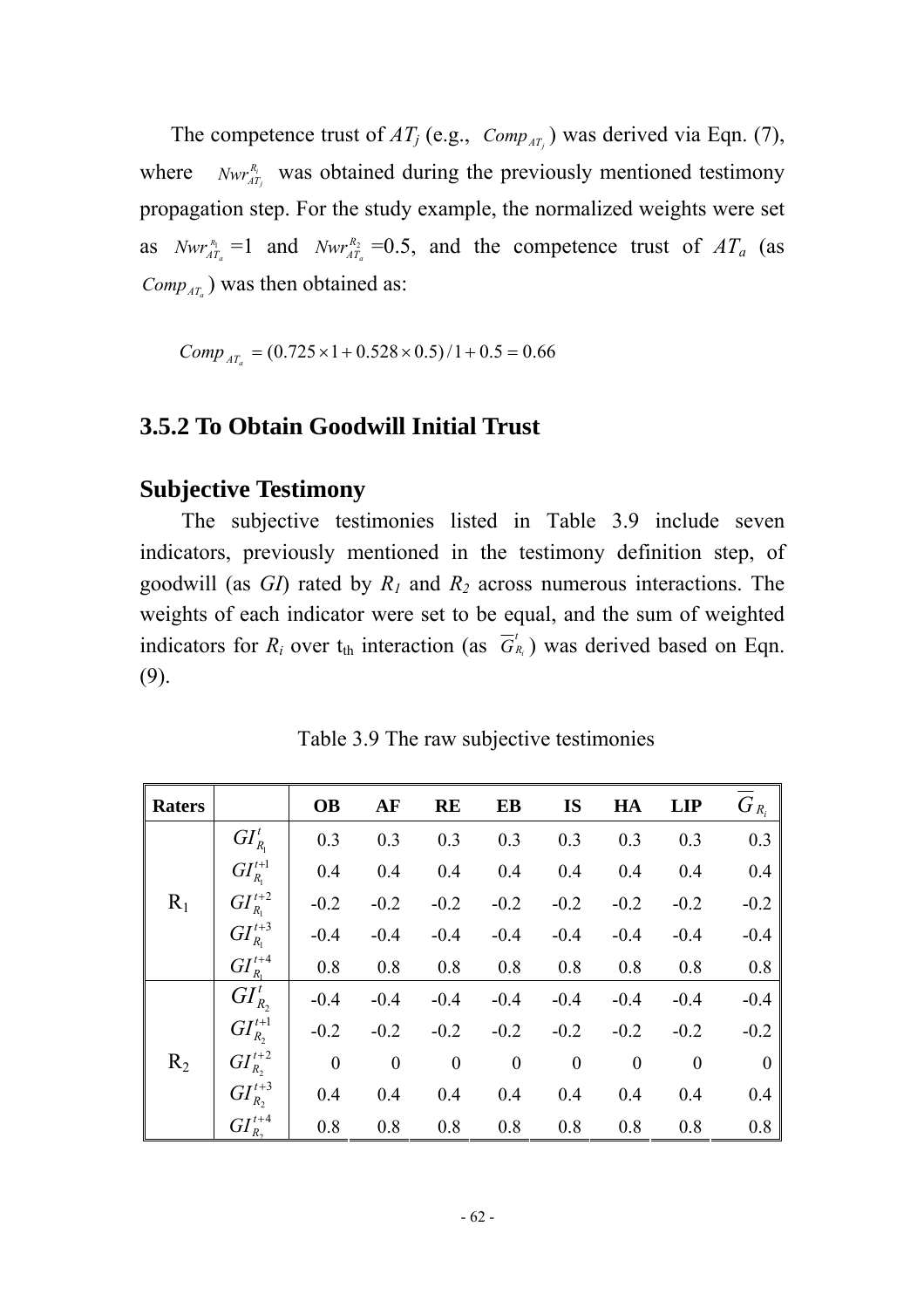## **Changeable Goodwill Reputation**

The goodwill reputation  $T_{R_i}$  can be obtained by using the rules listed in Table 3.4. The  $\alpha = 0.5$  and  $\beta = -0.5$ . Subsequently, the  $T_{R_i}$ , ranged as  $[-1, 1]$  then be transferred into  $TT_{R_i}$  that was ranged as  $[0, 1]$ . The arithmetic mean of goodwill reputation for  $R_i$  (as  $\overline{T}^{R_i}$ ) across all interactions can be derived by Eqn. 10 (see Table 3.10). The goodwill reputation of  $R_1$  and  $R_2$  is 0.555 and 0.537 respectively.

| Rater |                            | <b>Series of Interactions</b>                                          |                                                                |                              |                                                                        |                              |                                  |  |  |
|-------|----------------------------|------------------------------------------------------------------------|----------------------------------------------------------------|------------------------------|------------------------------------------------------------------------|------------------------------|----------------------------------|--|--|
| $R_1$ | $G_{R_1}$                  | $\overline{G}_{\scriptscriptstyle R_{\rm I}}^{\scriptscriptstyle t-1}$ | $\overline{G}_{R_1}^t$                                         | $\overline{G}_{R_{1}}^{t+1}$ | $\overline{G}_{\scriptscriptstyle R_{\rm l}}^{\scriptscriptstyle t+2}$ | $\overline{G}_{R_1}^{t+3}$   | $\overline{G}_{R_{\rm l}}^{t+4}$ |  |  |
|       |                            | $\overline{0}$                                                         | 0.3                                                            | 0.4                          | $-0.2$                                                                 | $-0.4$                       | 0.8                              |  |  |
|       | $T_{R_1}$                  |                                                                        | $T_{R_1}^t$                                                    | $T^{t+1}_{R_1}$              | $T^{t+2}_{R_1}$                                                        | $T_{R_1}^{t+3}$              | $T_{R_1}^{t+4}$                  |  |  |
|       |                            |                                                                        | 0.5                                                            | 0.65                         | $-0.166$                                                               | $-0.6$                       | 0.166                            |  |  |
|       |                            |                                                                        | 0.75                                                           | 0.825                        | 0.417                                                                  | 0.2                          | 0.583                            |  |  |
|       | $\frac{TT_{R_1}}{T^{R_1}}$ | 0.555                                                                  |                                                                |                              |                                                                        |                              |                                  |  |  |
|       |                            |                                                                        |                                                                |                              |                                                                        |                              |                                  |  |  |
| $R_2$ | $\overline{G}_{R_{2}}$     | $\overline{G}_{R_{2}}^{t-1}$                                           | $\overline{G}_{\scriptscriptstyle R_2}^{\scriptscriptstyle t}$ | $\overline{G}_{R_{2}}^{t+1}$ | $\overline{G}_{R_{2}}^{t+2}$                                           | $\overline{G}_{R_{2}}^{t+3}$ | $\overline{G}_{R_2}^{t+4}$       |  |  |
|       |                            | $\overline{0}$                                                         | $-0.4$                                                         | $-0.2$                       | $\mathbf{0}$                                                           | 0.4                          | 0.8                              |  |  |
|       | $T_{R_2}$                  |                                                                        | $T_{R_2}^t$                                                    | $T_{R_2}^{t+1}$              | $T_{R_2}^{t+2}$                                                        | $T_{R_2}^{t+3}$              | $T_{R_2}^{t+4}$                  |  |  |
|       |                            |                                                                        | $-0.5$                                                         | $-0.7$                       | 0.375                                                                  | 0.5                          | 0.7                              |  |  |
|       |                            |                                                                        | 0.25                                                           | 0.15                         | 0.687                                                                  | 0.75                         | 0.85                             |  |  |
|       | $\frac{TT_{R_2}}{T^{R_2}}$ | 0.537                                                                  |                                                                |                              |                                                                        |                              |                                  |  |  |

Table 3.10 The changeable goodwill reputation

### **Derive Goodwill Initial Trust**

The normalized weights of the rater  $R_1$  *Nwr*<sup>1</sup><sub>*AT<sub>a</sub>*</sub> =1 and  $R_2$  *Nwr*<sup>2</sup><sub>*AT<sub>a</sub>*</sub> =0.5, in which case the score of goodwill trust *GW* of *ATa* is derived by Eqn (11):

$$
GW_{\rm\scriptscriptstyle AT_{a}} = (0.555 \times 1 + 0.537 \times 0.5)/1 + 0.5 = 0.549
$$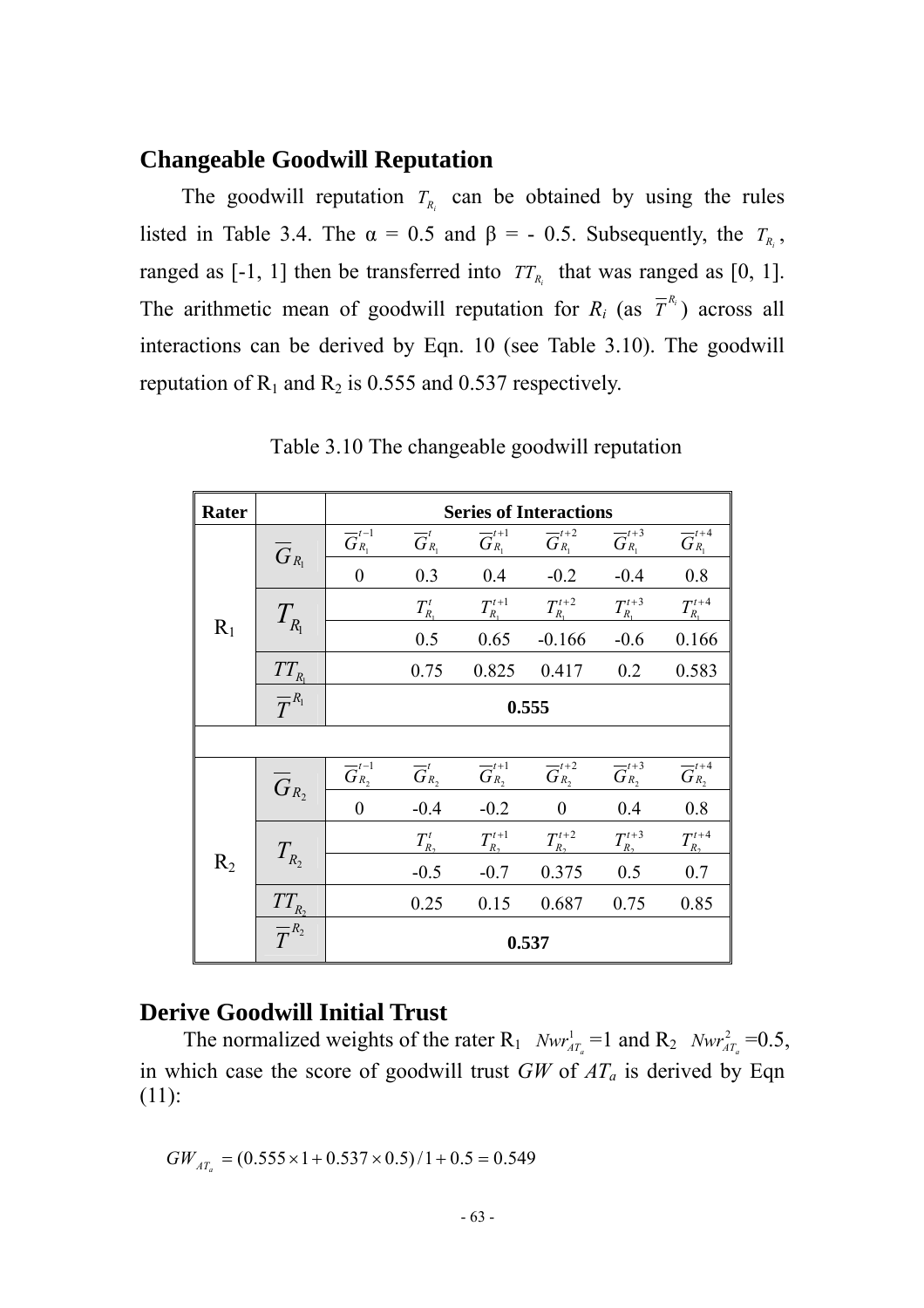## **3.5.3 To Obtain Predictability Initial Trust**

## **The Competence Predictability**

The terms  $\overline{Ind}_{s}^{R_i}$  were derived by Eqn. (5) and the term  $\overline{Ind}_{s}$  was an arithmetic mean of  $\overline{Ind}_{s}^{R_i}$ . Subsequently, the  $Var(Ind_s)$  denoted the variance of competence reputation, and the competence predictability (as *Pred Comp*) was sum of weighted terms as *Var(Ind<sub>s</sub>)* and derived by Eqn. (12) (see Table 3.11).

|                              | Qt      | Ofr     | Oflt   |
|------------------------------|---------|---------|--------|
| $\overline{Ind}_{s}^{R_{1}}$ | 0.714   | 0.714   | 0.748  |
| $\overline{Ind}^{R_2}_s$     | 0.544   | 0.544   | 0.5    |
| Ind <sub>s</sub>             | 0.629   | 0.629   | 0.624  |
| $Var(Ind_s)$                 | 0.01445 | 0.01445 | 0.0308 |
| Pred Comp                    |         | 0.02    |        |

Table 3.11 The predictability of competence

## **The Goodwill Predictability**

The goodwill reputation denoted as the term  $\mu_{Ri}$ . Additionally, the variance of  $\mu_{Ri}$  for a specific rater  $R_i$  across all interactions (as  $Var_{R_i}$ ) was obtained. Finally, the goodwill predictability (as *Pred\_GW* ) was sum of the weighted terms as  $Var_{R_i}$  and derived by Eqn. (13) (see Table 3.12).

Table 3.12 To obtain the predictability of goodwill

|                                | $\rm R_1$ |          |
|--------------------------------|-----------|----------|
| $\mu_{\scriptscriptstyle R_i}$ | 0.555     | 0.537    |
| $Var_R$                        | 0.064     | $\Omega$ |
| $Pred$ $GW$                    | 0.082     |          |